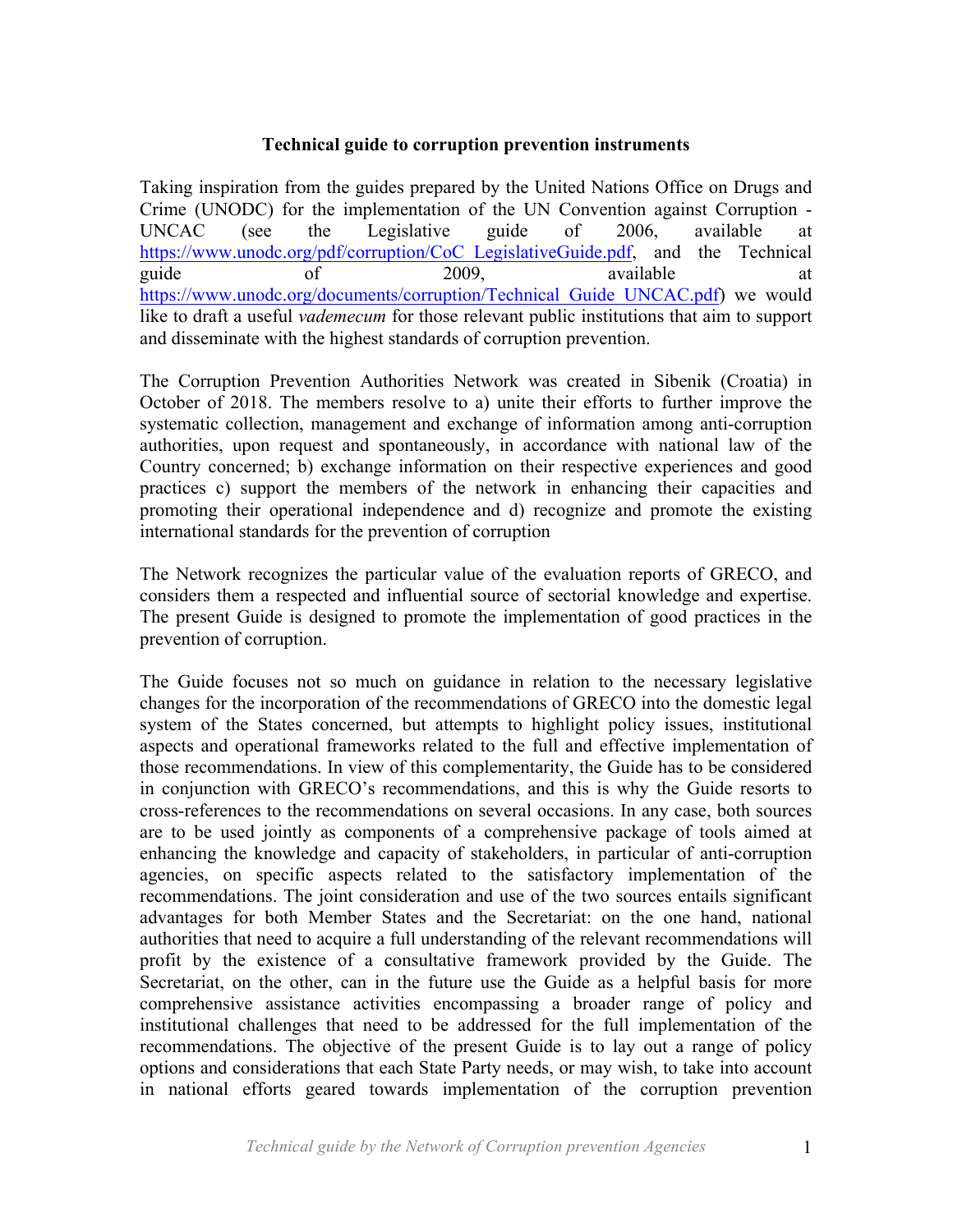recommendations. Thus, the Guide intends only to raise and highlight issues pertinent to such implementation and by no means purports to be used as a complete and exhaustive counselling material for national policymakers, especially in view of the different legal systems and traditions and the varying levels of institutional capacity among States Parties.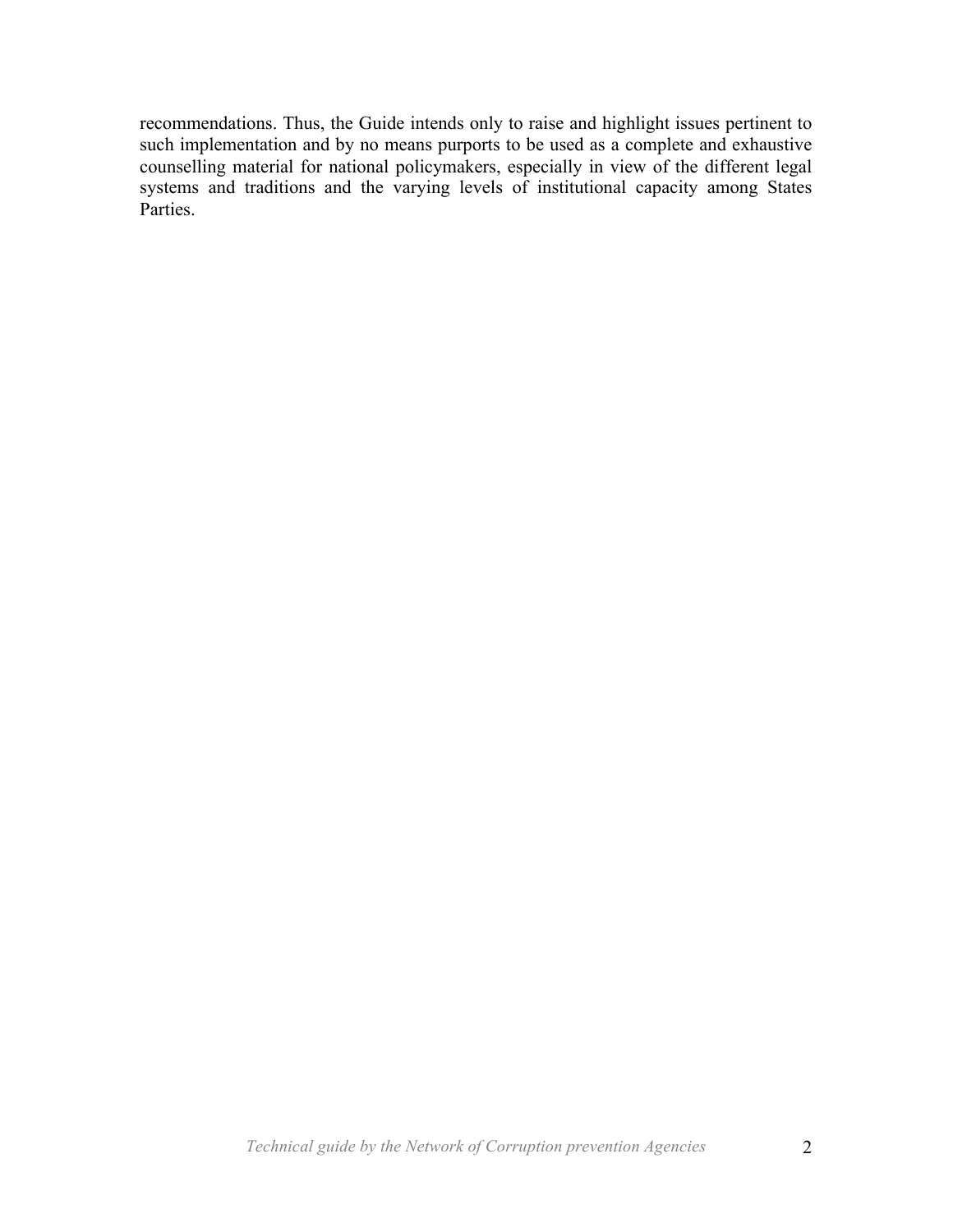## **Codes of Conduct**

### **Rules of conduct**

## **1. Background and justification**

The drafting and adoption of codes of conduct for public officials is a common measure towards the codification of professional and ethical standards. Codes of conduct are intended to create an administrative culture that places considerable emphasis on the propriety, dignity, fairness, integrity and probity, correctness, transparency, and honesty.

Codes of conduct provide important outlines for acceptable and expected behaviour of employees or members of groups. These codes of conduct have existed for millennia under many different names and forms – ethical codes, religious moral codes, legal edicts, and professional guidelines. In recent decades, these codes of conduct have become increasingly important to public administration, as a movement formed that began shaping and setting generally accepted standards for what should be contained in a code of conduct.

A number of international documents help to set standards for these codes of conduct. Primary reference is made to the Resolution (97) 24 of the Committee of Ministers of the Council of Europe on the Twenty Guiding Principles for the Fight against Corruption<sup>1</sup> and the Recommendation  $R(2000)$  10 on codes of conduct for public officials<sup>2</sup>. It is also noted that the creation of an anti-corruption treaty in 1996 by the Organization of American States  $(OAS)^3$  helped to start the push for international requirements for public sector ethics. That same year, the United Nations (UN) adopted an International Code of Conduct for Public Officials<sup>4</sup> that outlined brief general recommendations. Other conventions and guidance have followed, including influential work from the Organisation for Economic Co-operation and Development (OECD)<sup>5</sup>.

These developments contributed to the adoption of the United Nations Convention against Corruption (UNCAC) $6$  in 2003, which provides more formal guidance. The African Union also crafted their own Convention on Preventing and Combatting

http://www.oecd.org/gov/ethics/Principles-on-ManagingEthics-in-the-Public-Service.pdf 6 "United Nations Convention Against Corruption" UN:

<sup>&</sup>lt;sup>1</sup> Available at https://rm.coe.int/16806cc17c<sup>2</sup> Available at  $\frac{https://rm.coe.int/16806c1ec}{https://rm.coe.int/16806c1ec}$ 

<sup>&</sup>lt;sup>3</sup> "Inter-American Convention Against Corruption," OAS: http://www.oas.org/en/sla/dil/inter\_american\_treaties\_B58\_against\_Corruption.asp 4 "Annex: International Code of Conduct for Public Officials" UN

http://unpan1.un.org/intradoc/groups/public/documents/un/unpan010930.pdf

 $\frac{1}{5}$  "1998 Recommendations of the OECD Council on Improving Ethical Conduct in the Public Service, Including Principles for Managing Ethics in the Public Service" OECD:

https://www.unodc.org/documents/brussels/UN\_Convention\_Against\_Corruption.pdf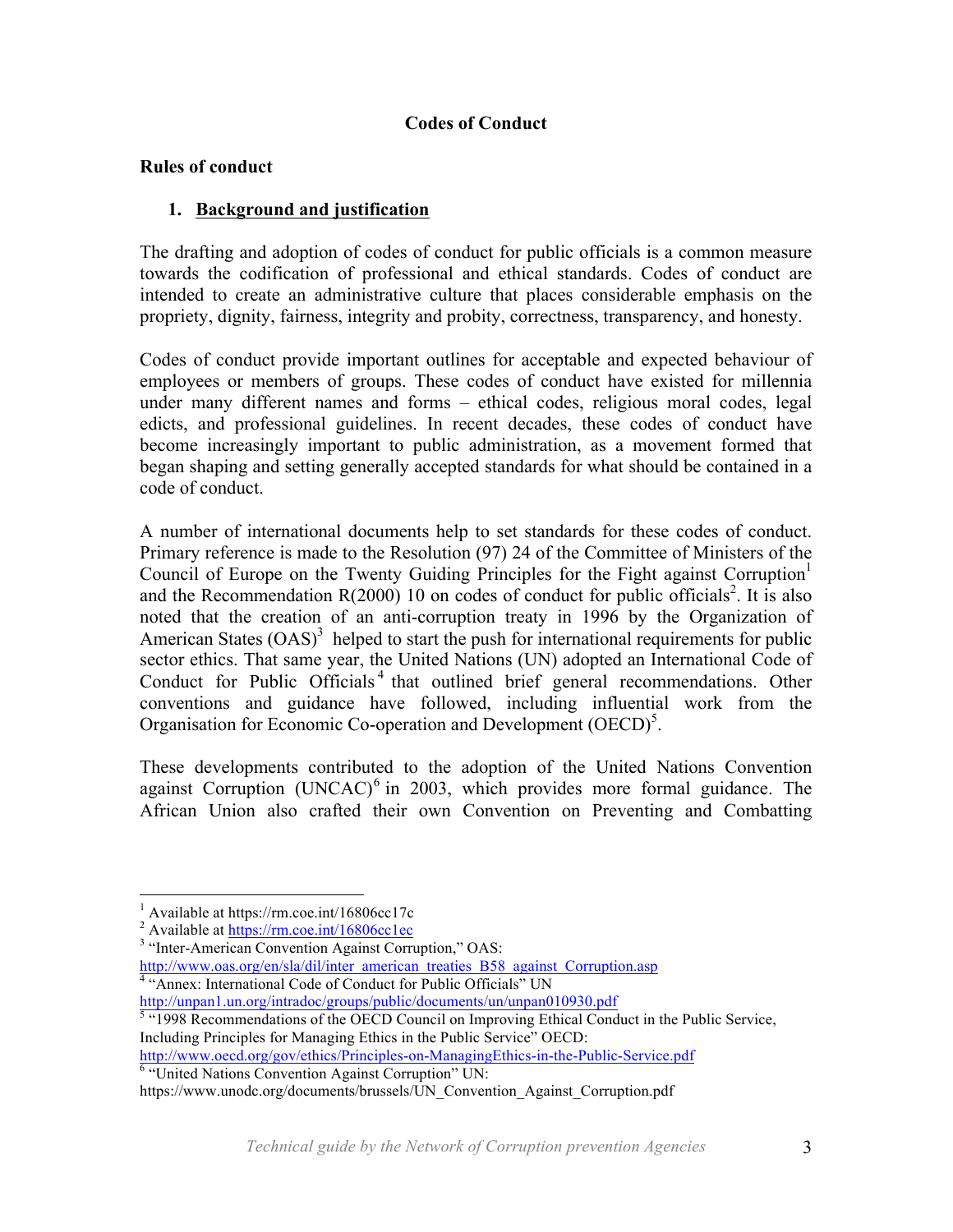Corruption<sup>7</sup>. These developments helped to advance interest in recent years in both crafting new codes of conduct for public administrations and improving existing ones around the world. While a few decades ago many countries had no formal guidelines for public officials, today the vast majority of countries have codes of conduct in place. As the destructive effects of corruption have increasingly been highlighted, countries have turned to strengthening their codes of conduct and highlighting important public service values to fight this problem.

# **2. Recommendations**

In developing and implementing codes of conduct, relevant institutions are called to take into consideration the following best practices:

- 1) that ethics framework/values be translated into a uniform and consolidated normative framework for public officials as to work in line with the public purpose. Codes of conduct containing a clear rule-based and value-based framework, set of ethical rules, personal and institutional integrity rules, values and standards to be adopted, including probity, independence, accountability, transparency and impartiality as well as regulating inter alia conflicts of interest (including disclosure of ad hoc situations), incompatibilities and accessory activities, (self) recusal, gifts and other advantages, misuse of information and of public resources, contacts with third parties, including lobbyists, deontology of dual mandate, preservation of reputation, postemployment situations, as well as declaration of assets, interests and liabilities.
- 2) that, in order for them to be effectively applied in practice, proper enforcement mechanisms should be provided for, in particular a reporting and supervisory mechanism and adequate sanctions;
- 3) that, pending any introduction of an accountability system for staff conduct, it should be made clear that top management can be responsible for the conduct of their staff when carrying out official duties on behalf of the entity;
- 4) that Codes should provide for adequate guidance and be accompanied by explanatory comments and/or concrete examples, to clarify the applicable standards. They should be complemented with practical measures, such as dedicated training or confidential counseling. The codes of conduct should be living documents, thus they should be regularly revised and updated.
- 5) the codes should be developed with the participation of members of the relevant profession and made easily accessible to the public.

# **3. Challenges and solutions**

 <sup>7</sup> "African Union Convention on Preventing and Combatting Corruption" African Union: https://au.int/sites/default/files/treaties/7786-treaty-0028\_- \_african\_union\_convention\_on\_preventing\_and\_combating\_corruption\_e.pdf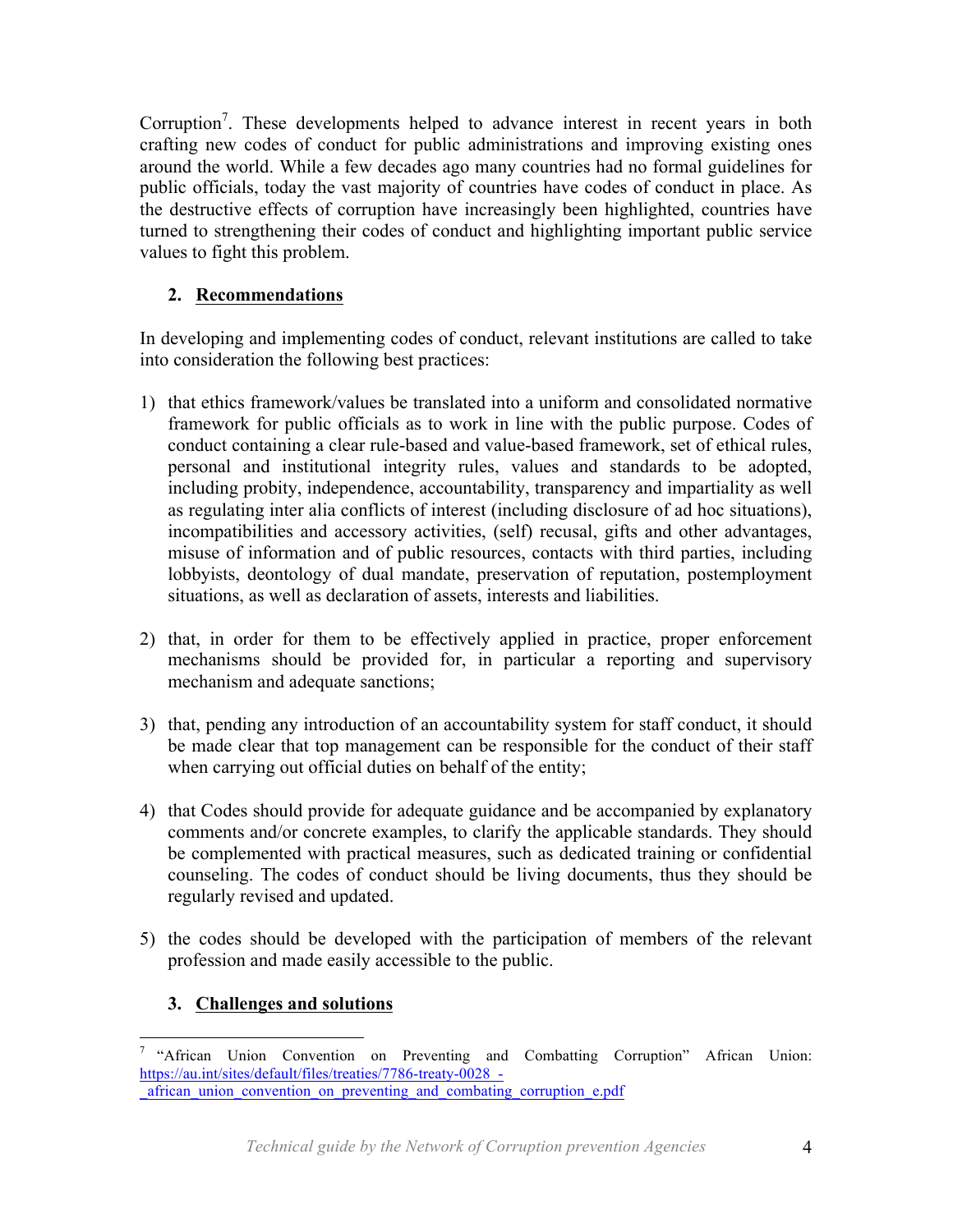While codes of conduct are useful in all workplaces to help guide employee behavior, codes of conduct for those in public administration play specific roles<sup>8</sup>:

## *Clarification of law*

Codes of conduct help to clarify the law. Laws must be written with a universal perspective that covers most cases, but these universal statements inevitably leave certain cases and situations uncovered. Furthermore, laws must be enforceable, making it challenging to craft legislation that adequately enshrine abstract values such as impartiality, loyalty, or integrity. Ethical codes and values can help to fill these gaps and provide guidance to public administrators in ways that a written law never could.

## *Role of expertise*

Public officials provide analyses and advice in the preparation or implementation of laws and policies. It is paramount that this advice is presented in an impartial and nonbiased way and that the public officials operate under an ethical code that prevents filtering out certain information because of private or ideological reasons.

## *Limit of steering by incentives*

While efficiency is no doubt a concern for any institution that answers to the public, there is also a need to develop the ethical dimension in the workplace. It becomes increasingly important to craft even stronger codes of conduct and ethical systems in the public administration in order to create a balance between economic and ethical considerations.

## *Social norms*

Codes of conduct help to more formally shape norms. The language used in a code of conduct can be especially important. These written words not only provide insights into the ethics that guide the code and the public administration, they also demonstrate the motivations behind creating a code in the first place.

There are 3 main challenges for codes of conduct:

- 1. Defining the purpose and content of a Code of Conduct
- 2. Defining the scope
- 3. Reach effective implementation

## **a) Defining the purpose and content of a Code of Conduct**

As a general principle, codes of conduct are written to guide behaviour. They spell out the standards of conduct that are expected from public officials and articulate boundaries of behaving with integrity. In turn, citizens know what to expect of public officials in conduct and attitude when dealing with them and are able to demand accountability in

 <sup>8</sup> The following paragraphs use information from the reports prepared by the OECD (*Developing a Code of Conduct for public officials: Insights based on OECD Experiences*), as well as OSCE-ODIHR and GRECO (*Guidance for the Code of Conduct of Italy's Public Administration*) for the event on "Codes of conduct for public administrations" organized in Rome on April 4, 2019. All rights are reserved to the authors.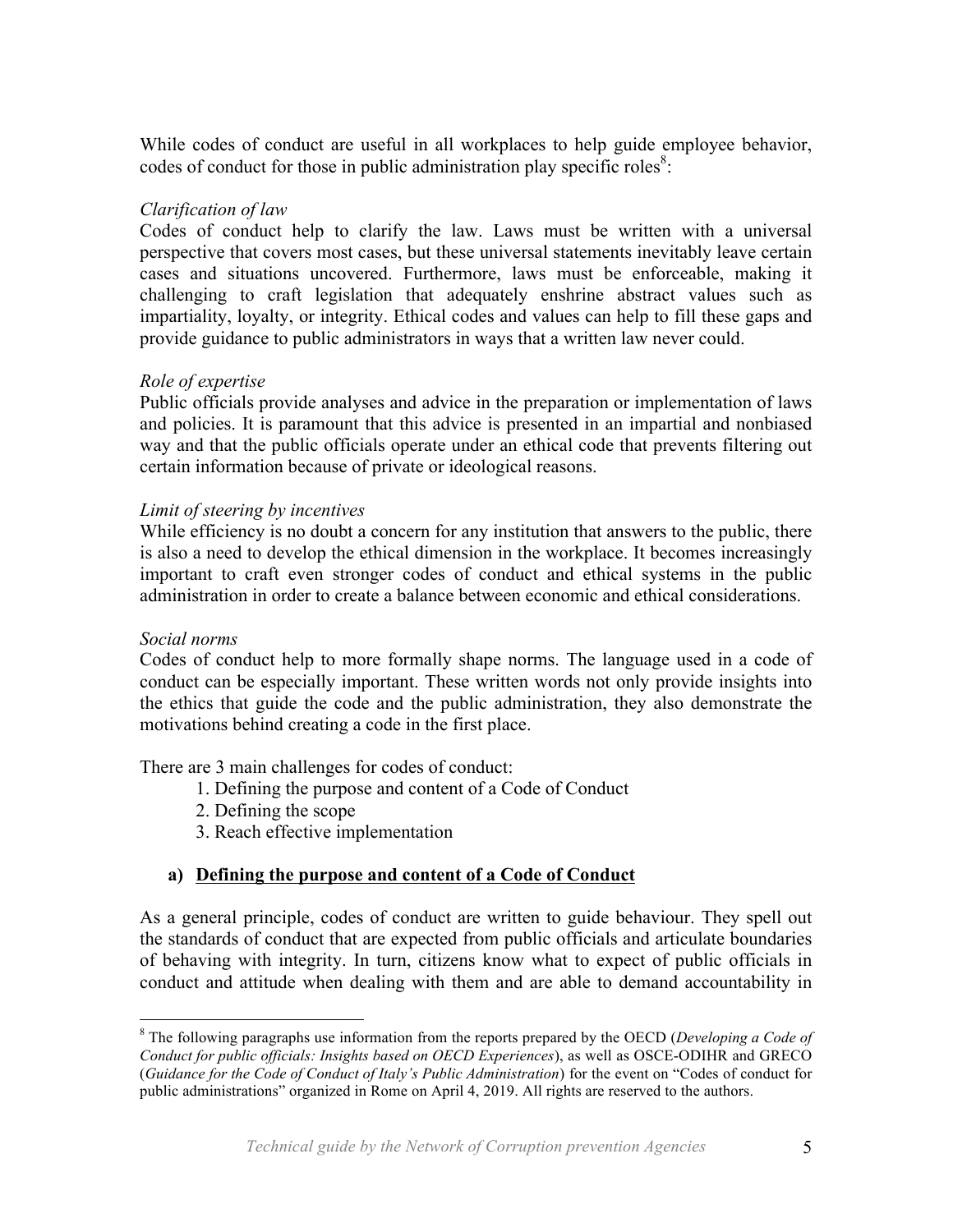case of non-compliance. In their aim to anticipate and prevent certain types of undesired behaviour (e.g. conflict of interests, bribery and other inappropriate actions), most codes of conduct describe specific actions that are prohibited to public officials.

Substantive Provisions contained in Codes of Conduct

- 1. Due regard of the law
- 2. Integrity
- 3. Impartiality
- 4. Confidentiality
- 5. Honesty
- 6. Efficiency
- 7. Effectiveness
- 8. Serving the public interest
- 9. Avoidance of conflict of interests
- 10. Declaration of assets, financial interests and outside activities
- 11. Prohibition of bribery
- 12. Acceptance of gifts and favours
- 13. Pre- and post-public employment restrictions
- 14. Duty to report suspicious activities
- 15. Individual and collective accountability
- 16. Refraining from seeking personal benefits or abusing powers granted because of the public office
- 17. Proper use of public resources
- 18. Sanctions for violations

In a broader framework, codes may be designed to be regulatory, educational, or inspirational.

a) Regulatory codes include detailed rules and standards of conduct, which are usually enforceable through a monitoring system and the imposition of sanctions.

b) Educational codes seek to familiarize public officials with its provisions through extensive commentary and interpretation

c) Aspirational codes are a declaration of values to which practitioners should strive.

In practice, most codes combine these three aspects. At the same time, the code of conduct is also a statement of the ethical climate prevailing in the public service. It incorporates the principles and values that the administration considers important, in a way that is supposed to function as a moral compass for employees, guiding their daily activities. The code determines a common set of values to which employees are expected to subscribe, which are then translated in principle-based statements, such as "*not using the public office for private gain*" (integrity) or "*showing impartiality in carrying out public duties*" (objectivity) or even specific hard-law provisions. In practice, it is not possible to cover the full range of conceivable situations a public official may face in his daily activities or operations. Likewise, codified standards of behaviour can never fully capture and direct how decisions should be made in the face of diverse ethical issues. When drafting a Code of conduct, practitioners should find the appropriate balance through formulating general core values that are applicable in complex and dynamic situations and can offer civil servants a framework to support day-to-day decisionmaking. For example, several OECD countries have followed this approach, including Australia, Canada and the United Kingdom. More specifically, the Australian Public Service Act (1999) outlines the core values applying across the whole public service,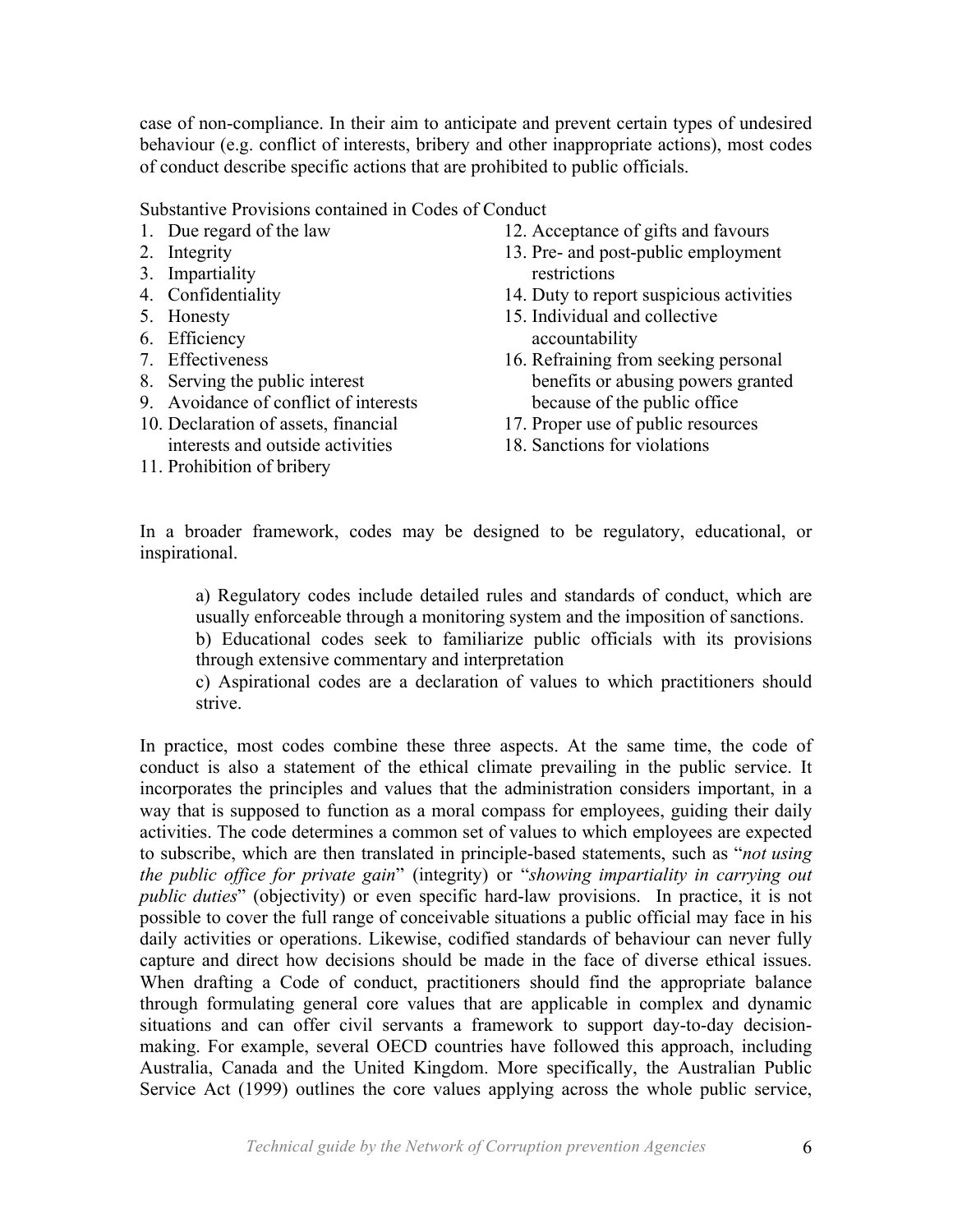which are then expanded into a concrete code of conduct within the same document. When drafting the code, it is also useful to provide concrete guidance on how these values can be translated in public employees' daily activities. Practical examples included in the code help specify the generally formulated values. This can also be achieved by supplementary documents, such as guidelines. The Code of Conduct of the Employment and Social Development Department in Canada provides a good example of this approach presenting the definition of each value in juxtaposition to expected behaviours. The expected behaviours are further elaborated into practical examples and guidance is provided on how the civil servant should act under certain circumstances. In this way, the code not only encompasses the standards of conduct, but also presents a practical tool for reaching ethical and lawful decisions, safeguarding the integrity of the public service and employees alike.

## **b) Defining the scope of application**

Developing a code of conduct involves a number of choices regarding its application. The important question is not whether the code should be of general application (for the whole public sector) or whether the different organisations should develop their own codes of conduct. The focus should rather be on ensuring that the code applies to all levels of the administration, in order for it to serve as a framework for ethical behaviour and as a tool to raise ethical awareness and ensure commitment across the hierarchy. To this end, the definition of "public sector" and "public official" should be as broad as possible to cover the wide spectrum of the public administration and especially employees that, in first sight, may not appear to fall under the scope of the code due to the nature of their duties or their employment status (e.g. employees of state-owned enterprises, temporary officials etc.).

Box 1. Definition of "public official" in OECD countries and international conventions

**Canada – Values and Ethics Code for the Public Sector (Canada, Treasury Board)**: The Code follows the definition of the Public Disclosure Protection Act (PSDPA), which defines "public servants" as every person employed in the public sector, every member of the Royal Canadian Mounted Police and every chief executive. However, "the public sector" does not include the Canadian Forces, the Canadian Security Intelligence Service or the Communications Security Establishment, which are subject to separate requirements under the Act.

**Australia – Code of Ethics for the South Australian Public Sector (Government of South Australia, Commissioner for Public Sector Employment)**: The Code of Ethics for the South Australian Public Sector is the Code of Conduct for the purposes of the Public Sector Act 2009, and all public sector employees are bound by it regardless of the nature or level of employment; employment status; or the nature of the public sector organisation in which an employee works.

**Netherlands - Code of Conduct for Integrity in the Central Public Administration (Netherlands, Ministry of Interior and Kingdom Relations)**: This code of conduct applies to all civil servants employed by the Central Public Administration. Reference to civil servants thus means civil servants of the Central Public Administration. Other groups of employees work for the Central Public Administration, such as work placement students, temporary workers or external contractors.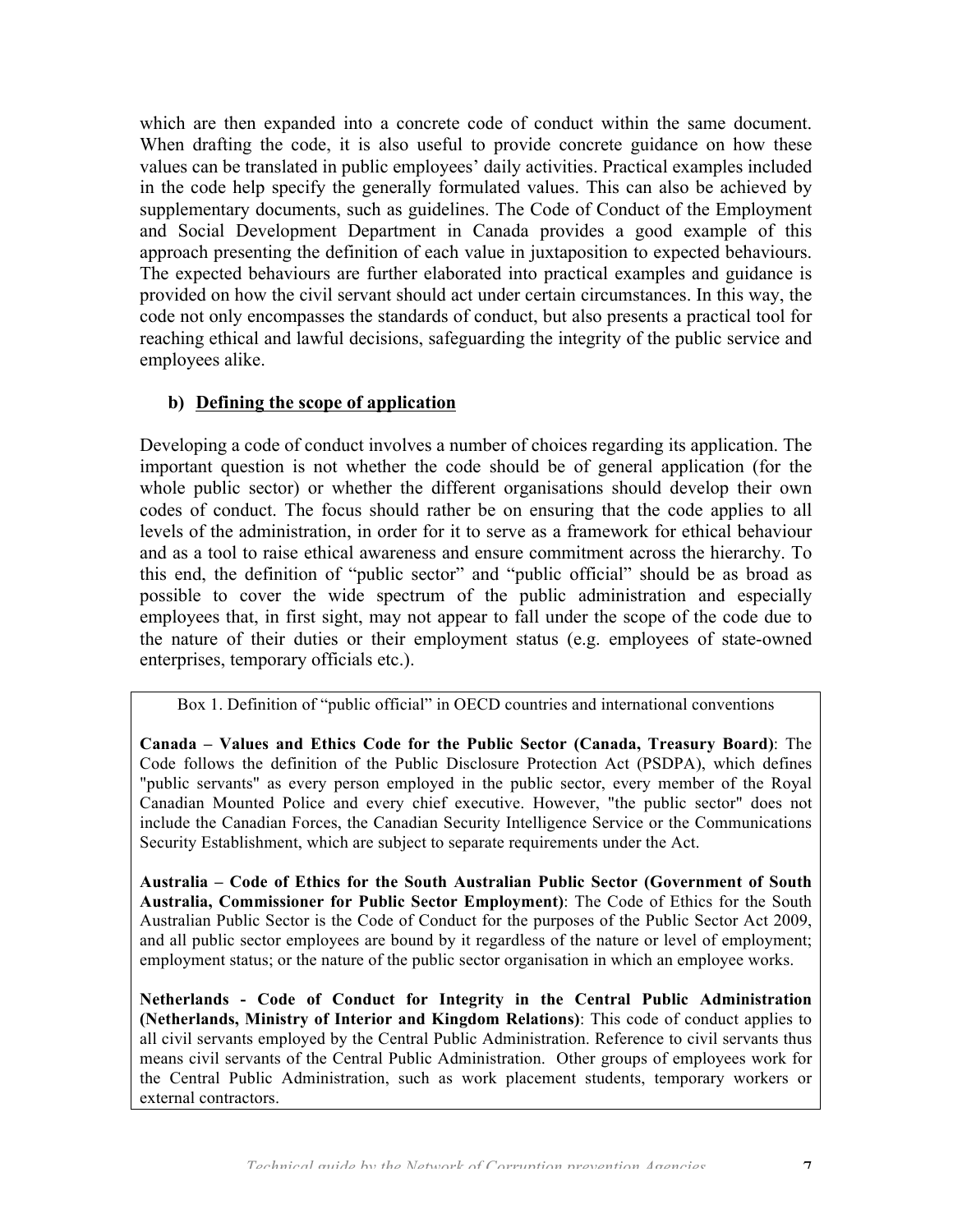**Denmark – Code of Conduct in the Public Sector (Agency for Modernisation, Local Government Denmark)**: The guide applies to all public employees, for example civil servants, those employed on the basis of group contracts or, individual contracts, those employed permanently or on a fixed-term basis, etc.

**France - art. 2 of the Law of 13 July 1983** : the law provides the code of conduct in the public sector. It applies to all the civil servants employed by the central departments or at the local level, including in national or local subsidiaries or agencies.

**Council of Europe – Rec (2000) 10, Model Code of Conduct for Public Officials (Council of Europe)**: The Model Code of Conduct for Public Officials is applied to all public officials. For the purpose of the code "public official" means a person employed by a public authority. The code may also be applied to private organisations performing public services, but not to publicly elected representatives, members of the government and holders of judicial office.

**United Nations Convention Against Corruption (UNCAC) (United Nations Office on Drugs and Crime, 2004)**: The UNCAC defines the term "public official" as any person holding a legislative, executive, administrative or judicial office of a State Party, whether appointed or elected, whether permanent or temporary, whether paid or unpaid, irrespective of that person's seniority. Moreover, the UNCAC is also applied to any other person performing a public function, including for a public agency or public enterprise.

**EU Convention on Fight against Corruption Involving Officials of the European Union (European Union, 1997)**: The EU Convention against Corruption Involving Officials of the Communities or Officials of Member States of the European Union defines the term "official" as any Community or national official, including any national official of another Member State.

## **c) Reach effective implementation**

The implementation of a code of conduct for the public sector The implementation of a code of conduct for the public sector depend on several important factors, among them its placement within relevant legal framework, reflection of its ethical standards in the legal framework, whether the process of its preparation and adoption allowed participation of relevant stakeholders and effectiveness of compliance.

Ethical standards should be reflected in the legal framework, in a way that laws and regulations could state the fundamental values of public service. To that end, the legal foundation of the code needs to be clear, concise and enforceable. However, making the code itself a legal text is not advisable, as laws tend to be less flexible and adaptable to emerging issues. Instruments that both provide guidance and enforce the code are essential ingredients. A good practice is to integrate elements of a code, particularly positive expectations of behaviour into primary or secondary legislation. This practice demonstrates clear commitment from the government, promotes compliance and supports enforcement.

When choosing the appropriate regulatory instrument to foster integrity in the public sector and avoid unethical or corrupt practices, different approaches can be followed. The main distinction lies between a compliance/rules-based approach and a values-based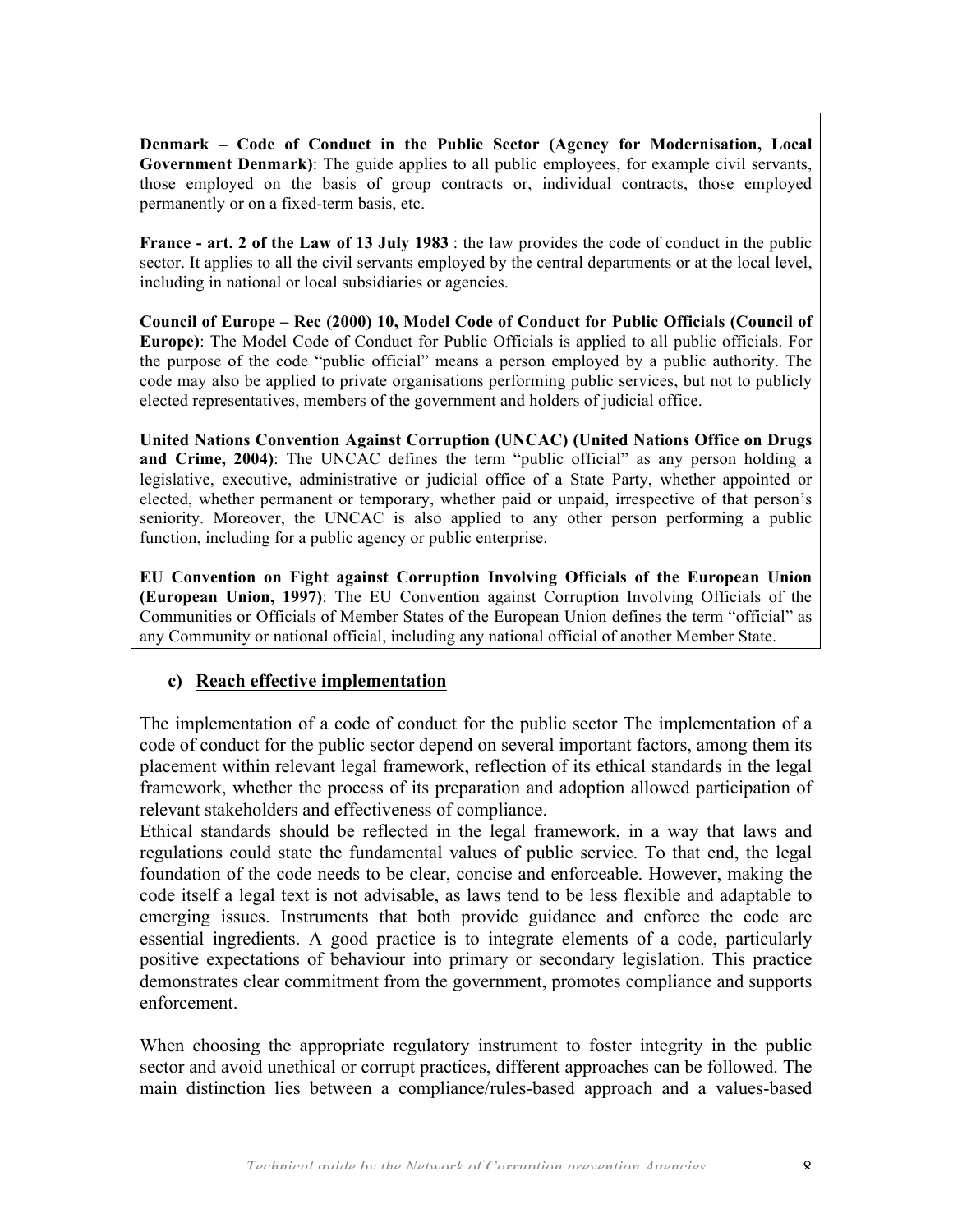approach. A compliance-based approach entails primarily prevention measures through establishing enforceable standards using laws and regulations combined with tools for providing training, counselling and raising awareness on these standards. Based on this approach, a breach of conduct may result in the enforcement of sanctions. On the other hand, a values-based approach focuses on raising awareness of ethics and public sector values. Experiences from different countries show that a combination of specific elements of the two approaches in the right balance might be a key element to the successful implementation of integrity policies.

At the European level, member states have a number of laws defining the official values and standards of conduct for the public sector. The relevant legal framework is laid out both in constitutional provisions, the penal code, as well as in public administration laws and acts. This institutional set-up often results in a fragmentation of laws, which makes it difficult for civil servants without adequate judicial training to follow and understand them. Codes of conduct have the advantage of presenting and analyzing the information contained in complex laws in a more concise and conclusive manner, thus being a useful tool to regulate the behaviours of public officials.

One should also take into consideration whether the duties of conduct are legally and disciplinarily binding or merely ethically and morally persuasive. To answer this question, it is useful to make a distinction between a declaration of values and a code of conduct, as both are instruments used to regulate behaviours and promote ethics among public officials. Declarations of values identify and describe the core principles that should be followed by public officials in their daily activities; however, they usually do not entail specific rules on how to incorporate these values into daily practice. On the other hand, codes of conduct provide guidelines and detailed standards of behaviour. A code of conduct may be viewed as a tool to transform values into practice. It can also be used as a benchmark against which individual and organizational performance can be measured.

These instruments can be used separately but also in the form of a single code. Having two separate documents provides citizens with a clearer understanding of public officers' expected behaviour as well as the entire vision and mission of the public service. On the other hand, this two-dimensional approach can also be achieved through a single code that is clearly structured, such as the Austrian Code of Conduct to Prevent Corruption. Examples of codes that both encompass the values of the public service and specify the expected standards of conduct can be found in the United Kingdom's The Seven Principles of Public Life, the Australian Public Service Values and the Canadian Values and Ethics Code for the Public Service.

The successful implementation and effectiveness of the code depends mostly on creating an environment of trust and ensuring organisational adherence to the code. Both of these elements should be achieved through active participation of all key stakeholders in the development phase as well as setting the right "tone at the top". Active participation in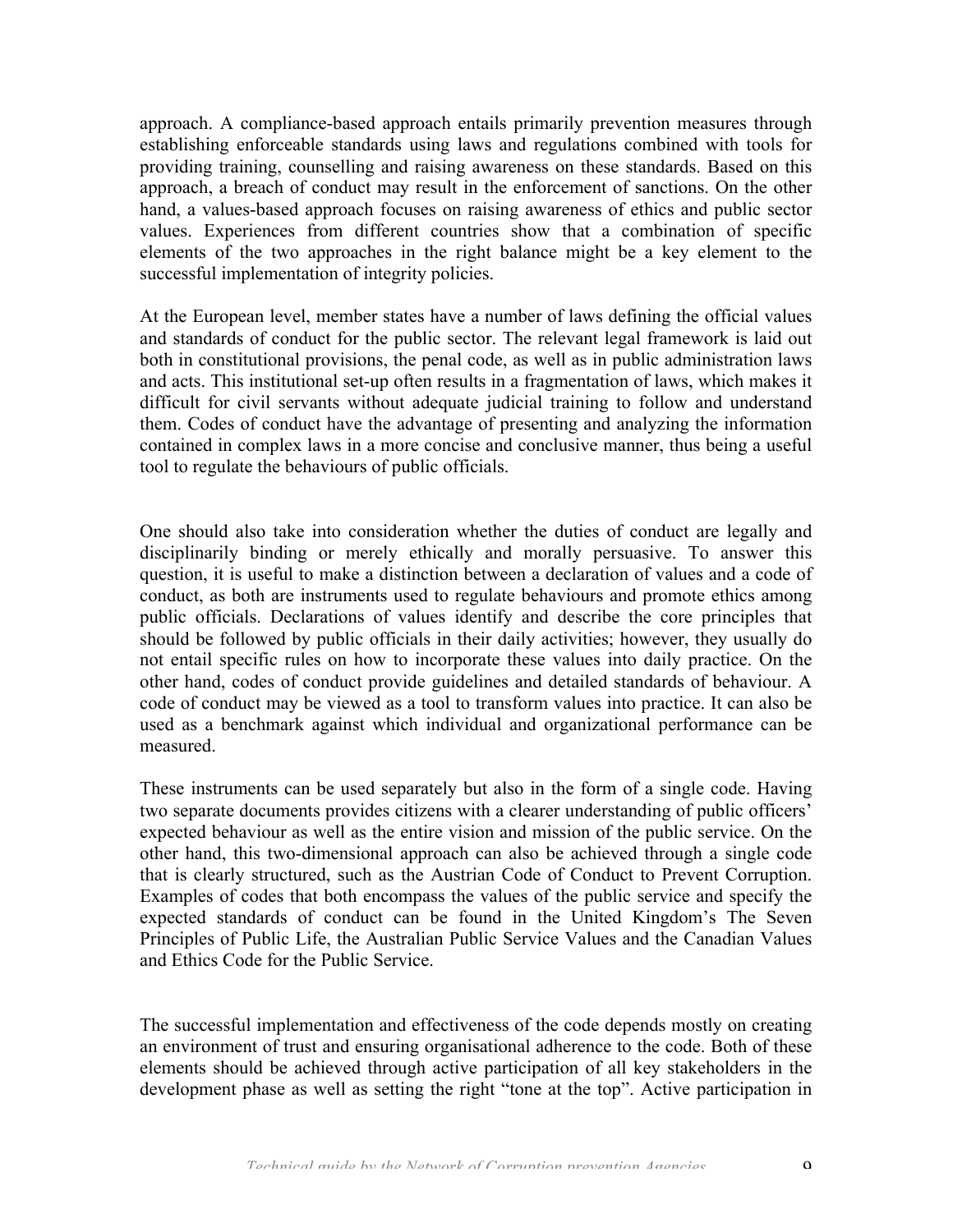the development phase means that the code of conduct should emanate from the public officials themselves or, at least, that they take an active part in its preparation which will enhance a sense of ownership among those to whom the code is directed. On the other hand, organizational leadership should create an environment that fosters ethical and responsible behavior through appropriate promotion, guidance and support for implementation of the code of conduct. This setting of the tone of the organization should start with the organizational leaders themselves who in this way set an example to others ("tone at the top").

Drafting and adopting the code of conduct should not be looked upon as being an end in itself, but rather as the first step towards making the code a viable document and part of the organisational culture. Another aspect governments need to consider for compliance with codes of conduct is effective risk management. Organisations should be able to methodically address the risks for ethical breaches attached to their activities and the persons involved. This enables appropriate, timely and proportionate mitigation actions to be undertaken which protect the organization and its reputation because it sends a signal to other employees and the public that risks for breaching ethical standards are identified, assessed and measures for preventing those risks to materialize developed. For effective risk management is crucial that it is integrated into the culture of an organization and that everyone, from the management to the employees is assigned with the responsibility to identify, assess and manage risks accordingly.

The effective implementation of a code depends on appropriate communication of ethical standards, including through training and advice. Through this the code is brought to life and embedded throughout the organisations (or wider sector if applicable to it) and into their culture. This is especially importance since public officials are responsible for their own compliance with ethical standards – therefore it is vital that they receive regular and up-to-date communication, training and advice that gives them knowledge and understanding of the code of conduct with which they must comply. Communication (incl. training and advice) of ethical standards should be viewed as an integral part of the overall integrity programme of the organization.

On the other hand, appropriate communication to the public on ethical standards applicable as well as level of compliance (risk management in place, number and type of breaches, sanctions imposed) should take place as it is important that the public is aware of the behavior they can expect from public officials and can prompt reaction for effective application of the code.

As ethical risks are constantly evolving, regular monitoring and reviews are needed in order to assess the adequacy and effectiveness of the measures and procedures put in place and the actions taken to address any deficiencies in the compliance with the ethical standards. Monitoring and review should include not only best practice proactive reviews, but also reactive reviews following ethical incidents detected by the organization itself or reported in the media. It might result in necessary amendments to the existing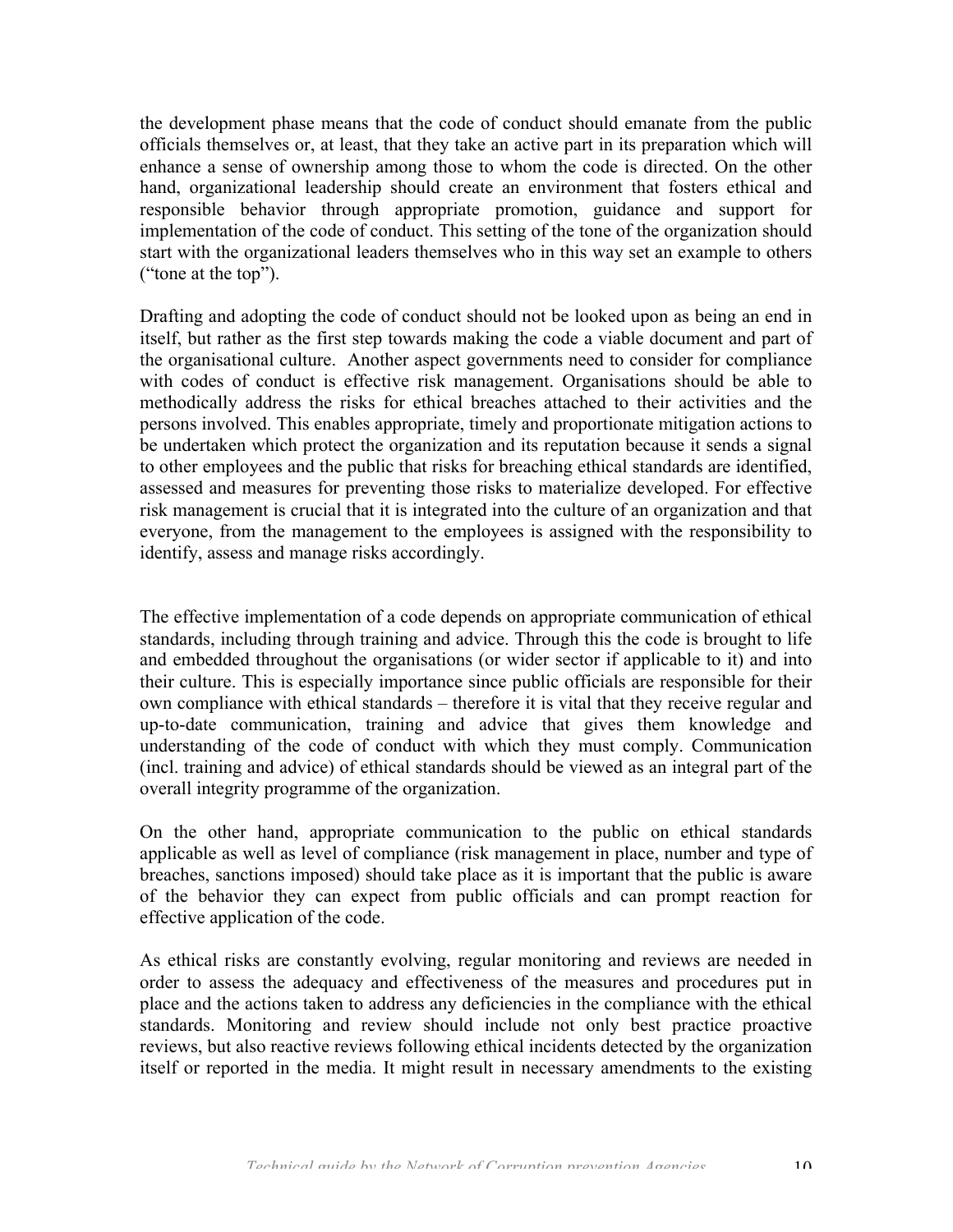code of conduct, upgrading of the present raising awareness/training programme or introducing more rigorous enforcement regime.

Ensuring compliance with the Code is an issue revolving around the following key components:

- Monitoring high standards of conduct;
- Reporting, detecting, investigating, prosecuting and sanctioning misconduct by public officials.

#### **Monitoring high standards of conduct**

Monitoring activities strengthen the accountability of the public integrity system by highlighting measurable efforts and results. Monitoring refers to the process of collecting and analysing information on a policy's direct and intermediary outputs. Each policy has typically one or multiple goals reflecting the intended impact. The first step of any measurement process is to identify the goals and translate them into objectives, which specify different aspects of a goal by phrasing them positively and unambiguously in one sentence. Ideally, they provide the "who", "where", "what" and "when" of a goal. Goals, objectives and indicators can be defined at the level of output as well as outcome. They can also be designed to assess certain qualities of an output or outcome, e.g. the value in relation to an input (Box 2).

Box 2. Examples of outputs, intermediate outputs and outcome for a Code of Conduct policy

Principle 4 of the 2017 OECD Recommendation on Public Integrity calls for "high standards of conduct for public officials" to be set, i.e. through "including integrity standards in the legal system and organisational policies (such as codes of conduct or codes of ethics) to clarify expectations and serve as a basis for disciplinary, administrative, civil and/or criminal investigation and sanctions, as appropriate". The introduction of a Code of Conduct for public officials falls under the implementation of this Principle. This table presents some potential goals, objectives and indicators that a Code of Conduct might have on output and outcome level: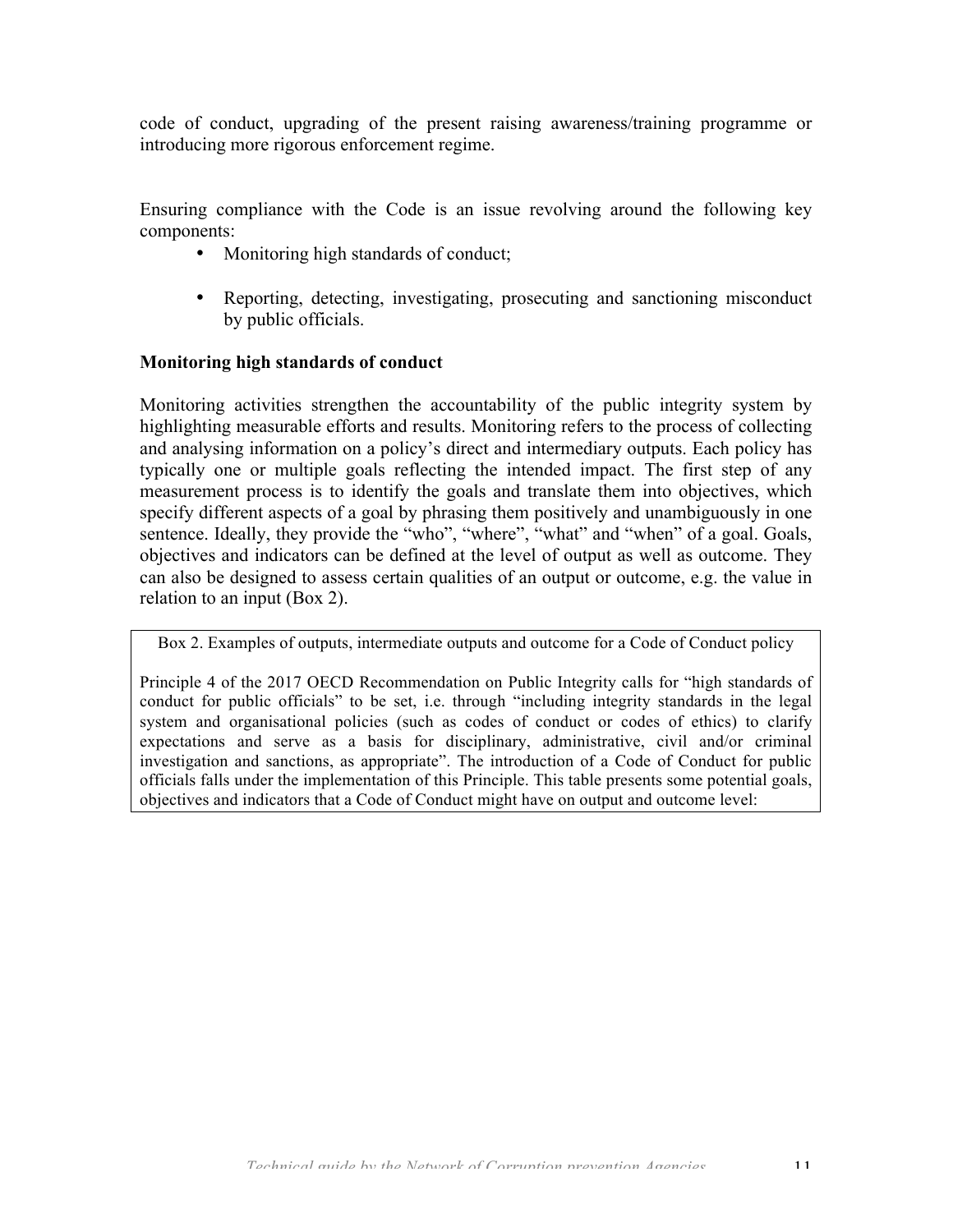| Output                                                                                                                                                                                            | <b>Intermediate</b><br>Output                                                                                                                                                                                                                                                                                                                                                  | Outcome                                                                                                                                       |
|---------------------------------------------------------------------------------------------------------------------------------------------------------------------------------------------------|--------------------------------------------------------------------------------------------------------------------------------------------------------------------------------------------------------------------------------------------------------------------------------------------------------------------------------------------------------------------------------|-----------------------------------------------------------------------------------------------------------------------------------------------|
| <b>Existence of useful</b><br>Code of Conduct                                                                                                                                                     | Establish Code of<br>Conduct                                                                                                                                                                                                                                                                                                                                                   | Establish integrity as<br>an organisational<br>value                                                                                          |
| Code of Conduct:<br>· exists<br>• covers all relevant<br>topics<br>· is feasible.                                                                                                                 | Public officials:<br>• know the Code of<br>Conduct and have<br>been trained in<br>using it<br>· initiate<br>discussions on grey<br>areas and ethical<br>dilemmas<br>· suggest solutions.<br>• Managers use the<br>Code as a<br>management tool,<br>e.g. in interviews of<br>candidates for<br>positions in their<br>team, or<br>performance<br>evaluation<br><i>interviews</i> | Public administration<br>staff model their<br>behaviour and make<br>decisions based on the<br>rules and principles of<br>the Code of Conduct. |
| · Identified risk<br>areas are covered<br>by the code<br>• Staff of all<br>managerial levels<br>have participated in<br>focus groups for<br>development of<br><b>Code of Conduct</b><br>$\bullet$ | • Number of<br>integrity-related<br>suggested<br>improvements<br>• Share of staff<br>working in risk<br>areas who have<br>received risk-<br>specific integrity<br>training<br>• All applicants to a<br>vacant position are<br>provided the Code<br>of Conduct, so that<br>they can reflect on                                                                                  | • Integrity measured<br>in staff survey<br>                                                                                                   |
|                                                                                                                                                                                                   |                                                                                                                                                                                                                                                                                                                                                                                |                                                                                                                                               |

## *Who is responsible for monitoring compliance?*

Policy frameworks have to be complemented by appropriate institutional arrangements that will guarantee compliance and eventually enable a culture of integrity. The institutional arrangements supporting integrity policies can take the form of (i) dedicated integrity actors, (ii) central government organisations, or (iii) external independent institutions.

Monitoring compliance should not be an objective *per se*, but rather a mechanism to identify shortcomings in the current implementation, undertake proper measures for its mitigation and keep the issue of ethics and integrity culture a substantial part of the operation of an institution, thus achieving a regular ethics exposure. In addition,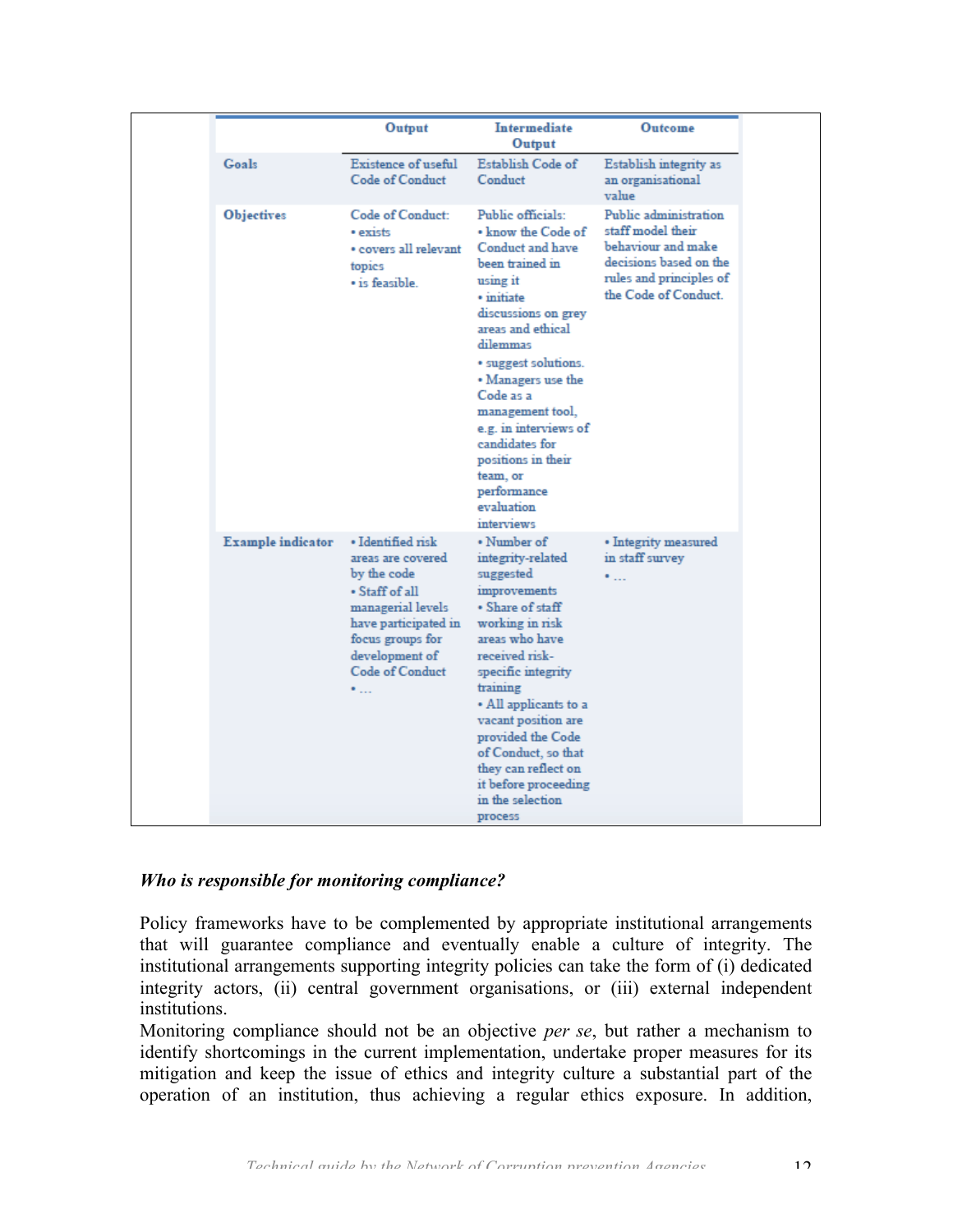accountability dimension, especially with regards to the citizens/public, should be properly reflected when developing monitoring mechanisms. On the other hand, compliance monitoring should not be an exclusive competence (albeit a clear division of roles is necessary) but rather perceived as a joint task, since compliance itself reflects some of the supreme values of each Code of Conduct, such as honesty, fairness or commitment.

When discussing compliance it is important to differentiate between accountability for compliance and responsibility for compliance. The first rests firmly with the public organisation's management. The management will devolve responsibility for delivering compliance, through systems and controls, oversight and review to the compliance officers in the compliance department, but the management cannot avoid accountability for ensuring compliance within the public organization.

Good recommendation to any organization can be that its organisation's management, responsible for compliance, meet periodically in session with compliance officers. These meetings should discuss compliance issues and how current compliance issues are handled. In this way, management can oversee ensuring compliance within the public organization.

Also, experience with compliance issues can be included in the criteria for selecting new organisation's management.

Compliance officers may, on other hand, delegate (part of) monitoring to other staff, who then report results back to the compliance officer. This approach allows that the employees within the organization do not take the view: "compliance is not my problem". Every individual is given personal responsibility for undertaking his/her work in a compliant way.

Therefore, although accountability for (monitoring) compliance rests with the management, the responsibility for monitoring public service ethics can be assigned to **dedicated integrity actors** such as senior officials or integrity counsellors. Managers usually play the most important role in ensuring whether their staff complies with the rules in their organisation as well as demonstrating exemplary conduct in that regard. . Many OECD countries focus on special management rules, processes and systems. For example, in Canada, senior officials for public service values and ethics are responsible for ensuring that the organisation exemplifies public service values at all levels.It should also be taken into account whether an integrity actor/officer/counsellor is a full time job or a part of the other daily tasks of an organization. Selected model should fit the local context and the structure of an organization.

**Central government organisations**: standards of conduct provide the framework for establishing a professional, impartial and responsive civil service. As such, they can be embedded in different human resources policies for the public sector, i.e. recruitment, promotion and national training strategies, ensuring effective implementation. The responsibility of incorporating integrity standards into wider human resources policies can be assigned to structures of the central administration, such as civil service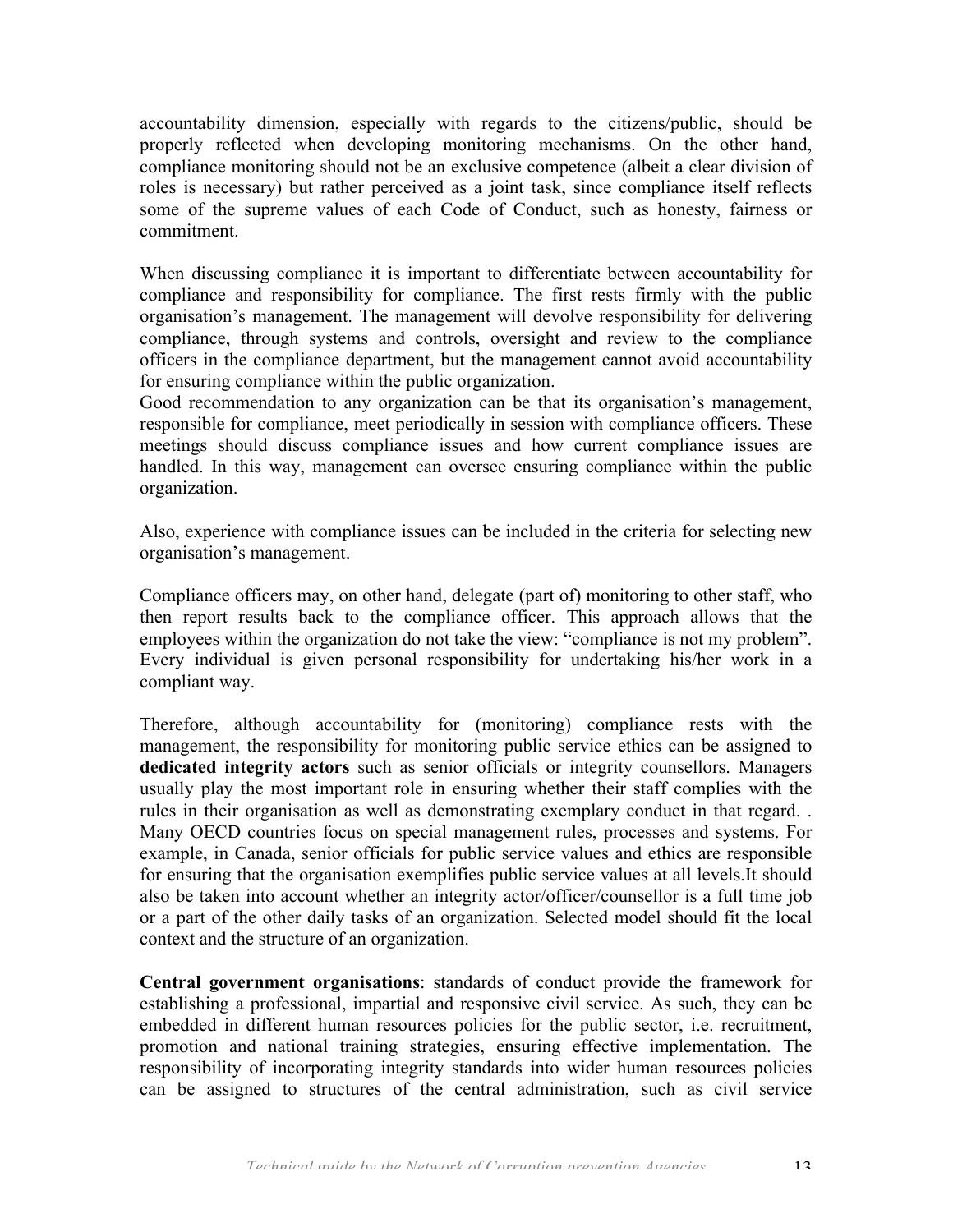departments, human resources agencies or the respective ministries. In the Netherlands, the Ministry of the Interior and Kingdom Relations has been assigned a special role to ensure the integrity of the government. Among other tasks, the Minister is responsible for good and effective public administration and a government on which the public can rely. With this, the minister also has overall responsibility for the professionalism, integrity and quality of civil servants, administrators and elected representatives, including monitoring in order to evaluate the quality and effectiveness of the system.

**External independent institutions** can guarantee the oversight and monitoring of ethical rules and standards of conduct in a fair and impartial way. They also help restore the confidence of the public in the ethics process. The options may include civil or public service commissions, Ethics Committees, Supreme Audit Institutions, Ombudsman, anticorruption agencies, or even constitutional courts and law enforcement bodies. These institutions generally publish regular reports on their activities, and depending on their mandate, this may also include the results of monitoring the development, implementation, enforcement or effectiveness of elements of integrity policies.

Box 3. Examples of agencies responsible for monitoring the compliance of the Code of Conduct

**The Canadian Treasury Board**: In Canada, the Treasury Board monitors the implementation of the Values and Ethics Code in departments and agencies as part of its role in defining the conditions that need to be in place to ensure good management within the government. The Treasury Board translates policies and programmes approved by the Cabinet into operational measures and outputs and provides departments with the resources and the administrative environment they need to perform better. In particular, the Treasury Board developed a Management Accountability Framework (MAF), structured around ten key elements that collectively define management and establish the expectations for good management of a department or agency. The implementation of the Code is reviewed through this framework.

**The Australian Public Service Commission**: In Australia, the Public Service Commission, responsible for defining an employment framework for the public service and setting human resource policies in accordance with the Public Service Act of 1999, monitors the implementation of the Code. The Public Service Commissioner even has the responsibility of reporting breaches of the Code of Conduct (whistle-blower reports) to the Minister of Public Service after such reports have been processed by the relevant agency. However, aware of potential capacity limitations, the Australian Government has established an Ethics Advisory Service at the disposal of Australian Public Service employees in order to seek advice on ethical dilemmas or how to apply the standards of conduct in their daily work.

#### *Monitoring Tools*

#### *Surveys*

Traditional monitoring tools mainly focus on verifying the existence of policy instruments, such as laws, codes of conduct, or administrative procedures. Indeed, it is much easier to check whether an organisation has developed a code of conduct or to measure the number of training sessions provided on the content of the code, than to assess whether public officials are aware of the standards and values outlined in the code,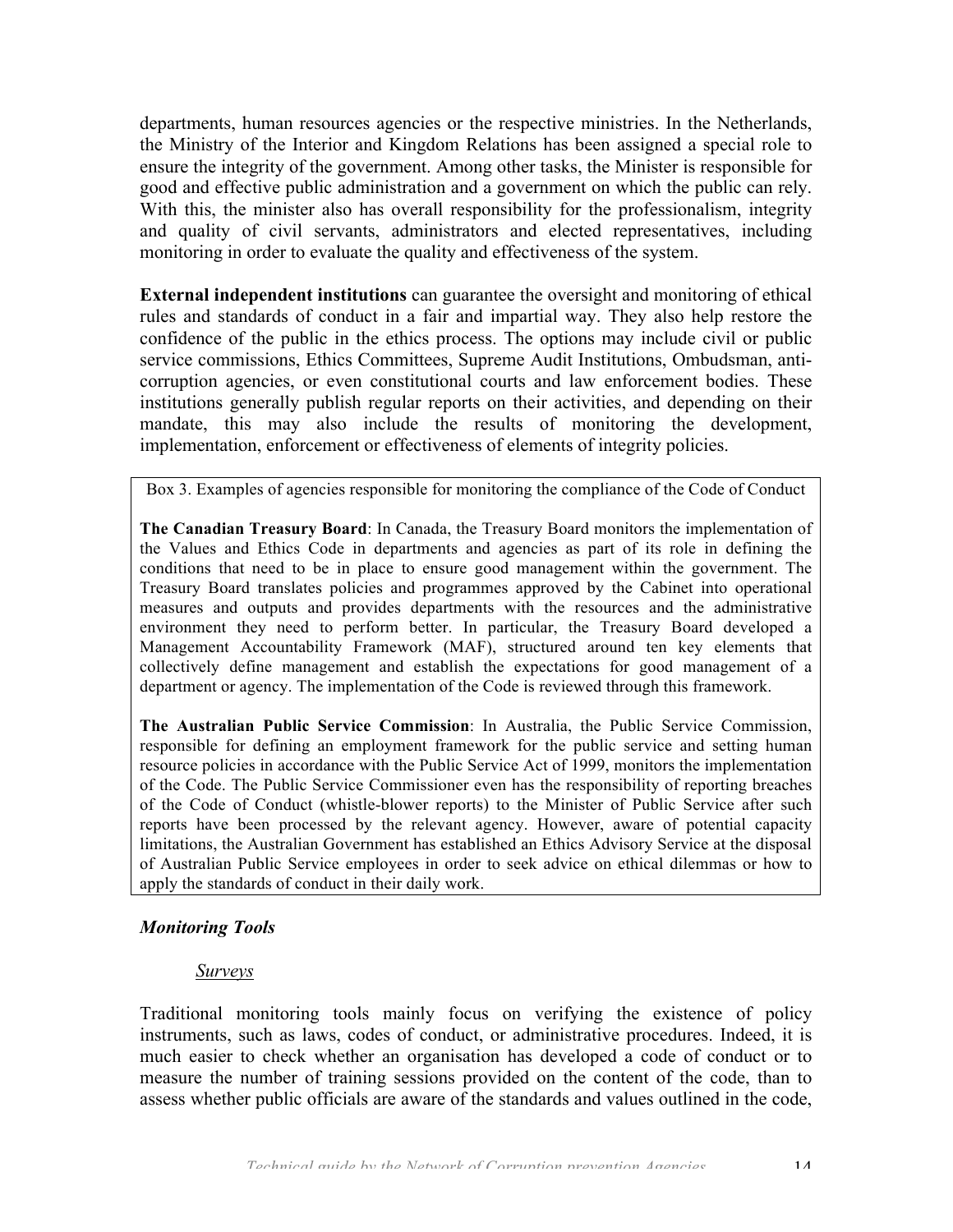or able to properly identify ethical dilemmas and being committed to solve them according to stated standards. However, a few countries have developed a more holistic approach to assess the implementation of programmes and measure their impact on organisational culture, values and behaviour. This can be mainly achieved through surveys aiming to identify to what degree organisations have integrated a code of conduct into their procedures and assess their effectiveness in ensuring that employees understand and apply the code.

Depending on their objectives, surveys can be designed using different methodologies and addressing different pools of respondents. Many countries perform dedicated surveys with their staff addressing the impact of integrity policies. Within the EU, the Netherlands and Finland have used examples of this approach. In Latin America, the public servant survey in Puerto Rico conducted by the Ethics Resource Centre and the Office of Government Ethics in 2003 focused on how employees "viewed" ethics in their own organisations, capturing ethics values as well as pressure to commit misconduct. The Canadian government followed a similar approach, when public servants were surveyed by the Treasury Board. The results of the survey identified gaps in the Canadian integrity strategy, as a significant number of employees claimed that "they cannot disagree with their supervisor without reprisal" and that "senior management will not try to resolve concerns raised in the survey".

Employees are in a unique position to know best what is happening in the work environment. For this reason, employee surveys can be a strong tool to support monitoring compliance with the Code and assessment of the overall integrity of the organisation. However, in cases of severe integrity gaps, when misconduct is endemic and involves the majority of the organisation's employees, the honesty of results should be regarded with caution. To avoid biased responses affecting the validity of the assessment, employee surveys and staff assessments should not be the only means of monitoring but rather combined with other monitoring tools.

An effective way to ensure the objectivity of the process is to complement staff surveys with management surveys addressing the adoption of integrity instruments with top executives of public agencies. Box below presents the UK Civil Service People Survey.

Box 4. The Civil Service People Survey (CSPS)

The CSPS is a useful tool for identifying areas of potential concern, as well as areas of good practice among other things. The Survey is a particularly important means of testing the extent to which key ethical issues and Codes of Conduct are well understood and implemented across Government.

There are four particular questions within the survey specially focusing on a public officer's ability to raise ethical issues within the organisation:

1. I think it is safe to challenge the way things are done in [my organisation] - 46% (2017)

2. Are you aware of how to raise a concern under the Civil Service Code? - 68% (2017)

3. Are you confident that if you raise a concern under the Civil Service Code in [your organisation] it would be investigated properly? - 70% (2017)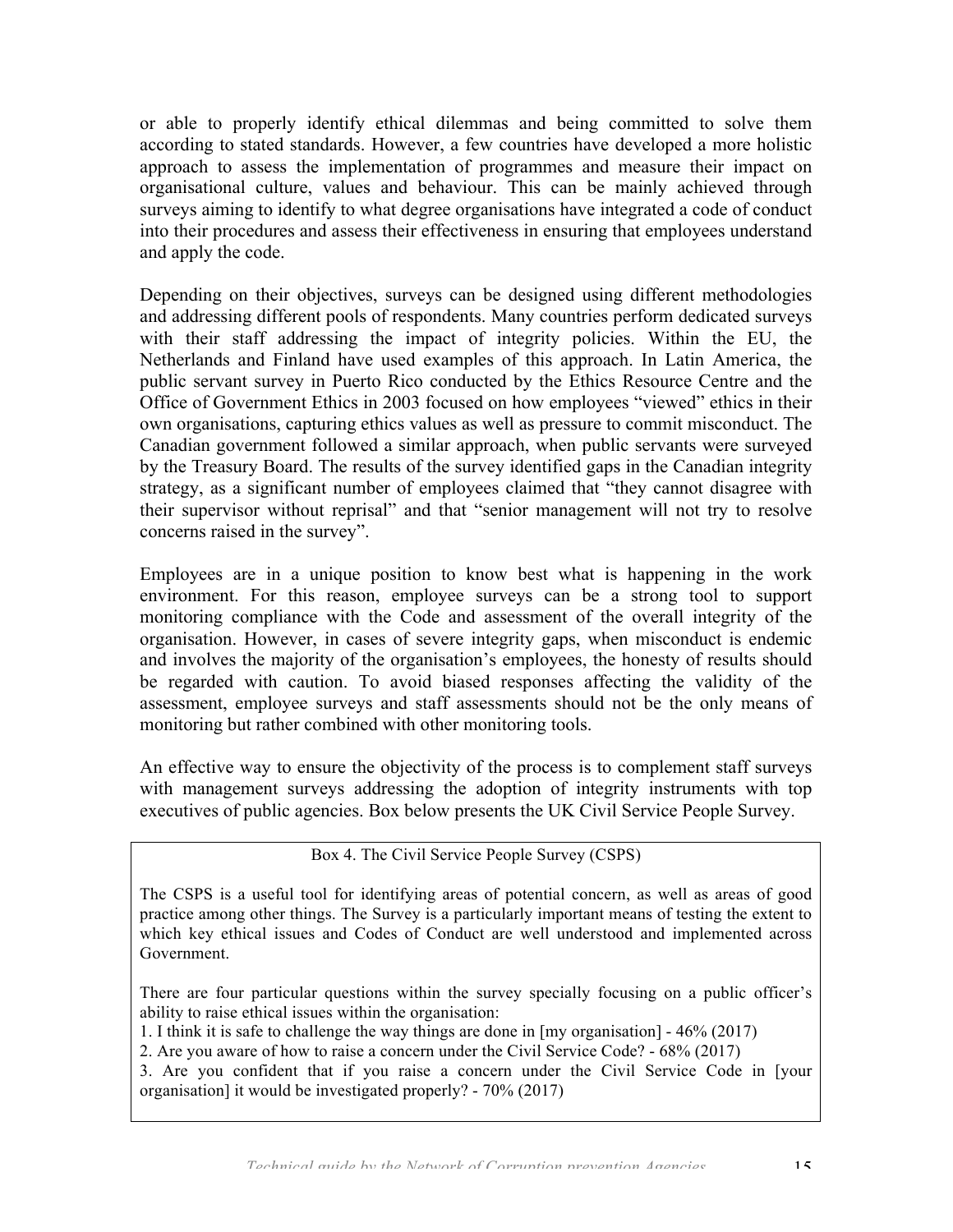Responses to these questions are used to inform the work of the Propriety  $\&$  Ethics Team within the Cabinet Office who are responsible for drafting and publishing the Civil Service Code, providing guidance on its interpretation, as well as working with other Departments to ensure Codes of Conduct are adhered to.

Source: https://www.gov.uk/government/publications/civil-service-people-survey-2017-results--2

When assessing the occurrence of misconduct, surveys may use different methods to obtain accurate information, given the sensitivity of these questions. In Belgium, the surveys may use self-reporting, proxy reporting or victim reporting methods:

- Self-reporting surveys ask respondents to report on their own unethical behaviour;
- Proxy reporting, used also in the Netherlands and Estonia, asks about misconduct in the direct work environment;
- Victim reporting asks respondents whether they have experienced misconduct themselves.

#### *Open Data*

Informed citizens are more likely to demand greater accountability from public officials. Encouraging public disclosure of data will stimulate external scrutiny and discourage dishonesty. In order to strengthen social accountability mechanisms, the public should be provided with free access to information, including disclosures of public officials regarding their private interests, assets, received gifts, etc. This information, when made available in open data format, allows citizens, media, government, and civil society organisations to raise concerns where necessary. The contribution of civil society in monitoring activities may greatly help improve the services provided, if public agencies recognise the importance of the input as useful feedback on which to base corrective action. Finally, the possibility of public scrutiny is likely to discourage inappropriate conduct, while building trust and confidence in institutions by demonstrating a commitment to transparency and accountability.

#### **Reporting mechanisms**

The public and employees themselves are the primary source for detecting misconduct. Having proper reporting mechanisms in place ensures that legitimate concerns about illegal or unethical behaviours will be considered and further investigated. When employees report breaches of conduct, it is also necessary to protect them from any kind of retaliation, for example by safeguarding their confidentiality or anonymity, but also by providing remedies for their compensation.

A robust reporting mechanism should allow for alternative reporting channels, which may include internal channels in the form of designated officials (i.e. line managers or senior ethics officials), but also third parties outside the organisation<sup>9</sup>. This requires

<sup>&</sup>lt;sup>9</sup> For example, in France every central administration and local authority with more than 10.000 inhabitants has to set up a reporting mechanism.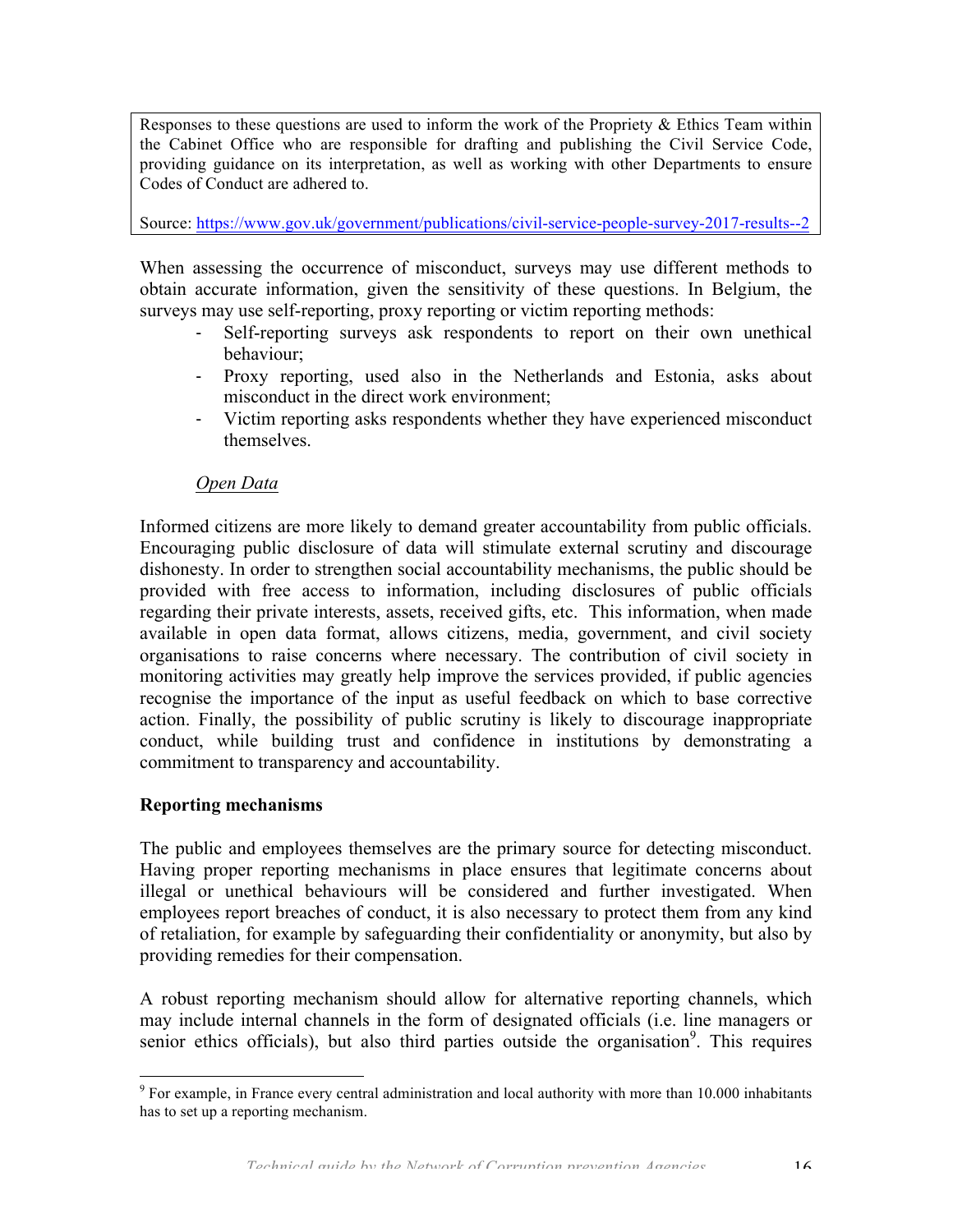efficient complaints management systems through which the management of the organisation can receive incident notifications and requests to respond to issues of inappropriate conduct.

However, reporting mechanisms - even when perfectly designed - will not be effective if they are not part of a wider organisational culture of ethics and openness, where employees feel safe to raise and discuss ethical issues. In fact, employees are more likely to blow the whistle on wrongdoing in the workplace if they trust their co-workers, supervisors and, most importantly, their senior managers. A recent study showed that the existence of codes of conduct emphasizing the importance of employee reporting of wrongdoing was not sufficient to encourage the reporting of misconduct, and that there is a positive link between internal whistleblowing and perceived trustworthiness of organisational members.

## *Inspections*

Actions to ensure compliance may also include standards and procedures to detect unlawful or unethical conduct. Inspections and audits can be a useful tool to assess the extent to which public officials adhere to the Code of Conduct.

In countries such as Hungary, Croatia, Netherlands and Belgium, Supreme Audit Institutions have extended their traditional audits on efficiency to performance audits, which may include the assessment of elements of the integrity policies.

For example, the State Audit Office in the Republic of Croatia conducted a performance audit in 2013 focusing on the Functioning of the Ethics Infrastructure in Governmental Administration Bodies. The audit was triggered by indications of significant irregularities in the operations of public sector entities as well as in the perception of corruption and other forms of unethical behaviour, although an ethics infrastructure was in place and regulations had been enacted to define ethical values and ethical principles for employees. The objective was to assess whether government bodies were undertaking the required activities and developing appropriate practices to promote ethical values and ethical principles in their daily operations, and whether the high ethical standards set for the public sector were being effectively achieved. Investigators used several methods for the purposes of the audit, including analysing the internal organisation and operation of auditees to determine the implementation degree of regulations and efficiency in the functioning of the established ethics infrastructure. The audit methods also involved a questionnaire for civil servants in order to assess the functioning of the ethics infrastructure in governmental administration bodies as well as ethics in the conduct of civil servants.

Similar trends can be observed internationally. In many cases, Supreme Audit Institutions (SAIs) examine the design and quality of anti-corruption and anti-fraud frameworks at a whole-of-government level. In 2009, the Netherland's Court of Audit (NCA) investigated the status of integrity management in central government. The audit focused on ways to ensure civil servants are incorruptible and trustworthy and the NCA used the audit to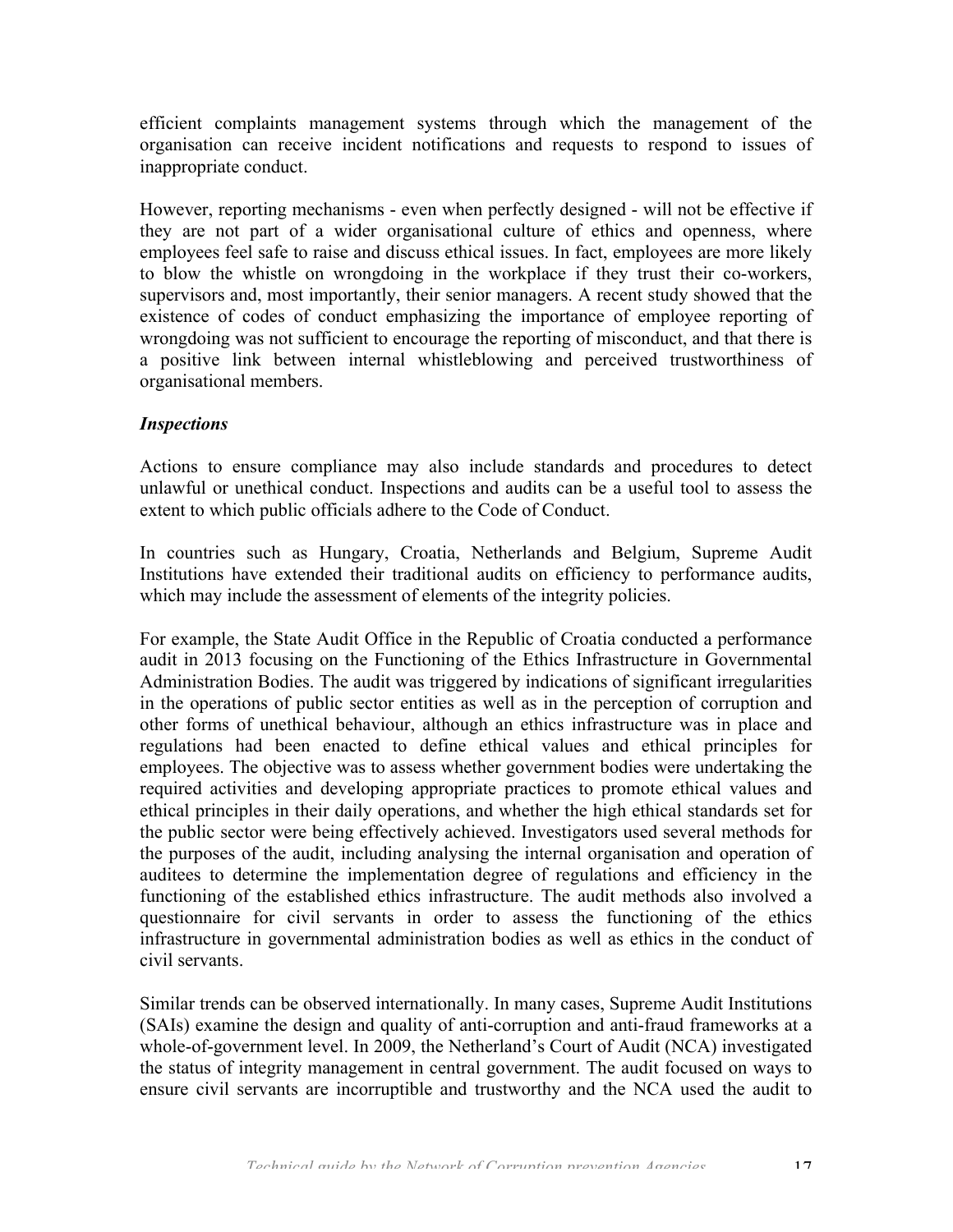promote preventative, detective and repressive measures as a way of avoiding integrity breaches. At the European level, the European Court of Auditors published a report on Management of conflict of interest in selected EU agencies examining policies and procedures for mitigating conflict of interest situations.

## *Enforcement*

Taking appropriate enforcement actions in response to breaches of conduct is an effective way to highlight commitment and increase the public trust. In so far that codes articulate boundaries and expectations of behaviour, it is necessary to introduce an effective and consistent enforcement mechanism in order to guarantee compliance and ensure the efficiency of the policy. Therefore, violations of standards and their consequences should be clearly stipulated in the codes. In many countries a common sanctions for integrity breaches are disciplinary and criminal prosecution, along with the cancellation of affected decisions and contracts. The disciplinary sanctions are very similar but with some detailed variations from one country to another. In each country, the imposed disciplinary sanction varies according to the gravity of the breach of the code, ranging from mere warnings to removal from the service and dismissal, which are considered by the majority of countries the stiffest disciplinary penalties.

Types of sanctions related to breaches of conduct in some countries: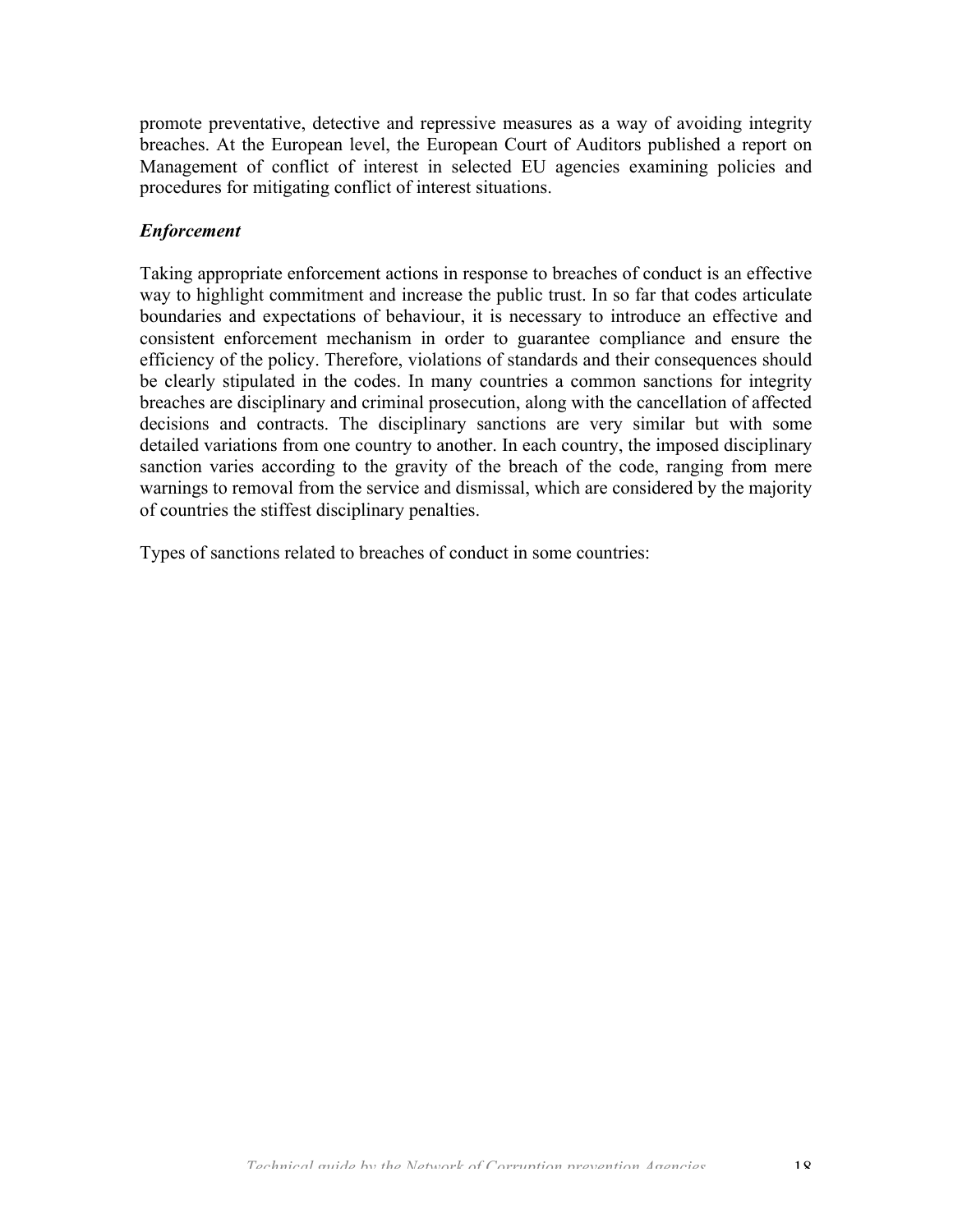| Country            | <b>Regulation</b>                                                  | <b>Type of Sanction</b>                                                                                                                                                                                                                                                                                            |
|--------------------|--------------------------------------------------------------------|--------------------------------------------------------------------------------------------------------------------------------------------------------------------------------------------------------------------------------------------------------------------------------------------------------------------|
| Australia          | Public Service Act, Part<br>3(15)                                  | Reprimand<br>Deductions from salary by way of a fine<br>÷.<br>Reduction in salary<br>$\overline{\phantom{a}}$<br>Termination of employment<br>Reduction in classification<br>Re-assignment of duties                                                                                                               |
| Canada             | <b>ESDC Code of Conduct.</b><br>Chapter 5                          | Breaches of the codes and discipline regulations are<br>determined at the departmental level and may include<br>the following:<br>Oral reprimand<br>Written reprimand<br>Suspension or financial penalty<br>Demotion<br>Termination of employment                                                                  |
| Denmark            | Civil Service Act.<br>Chapter 4, $§$ 24                            | Reprimand<br>$\blacksquare$<br>Warning<br>÷<br>Fine<br>Transfer to other work<br>Demotion<br>٠<br>Dismissal<br>۰                                                                                                                                                                                                   |
| Japan              | <b>National Public Service</b><br>Act, Subsection 2,<br>Article 82 | <b>Dismissal</b><br>u.<br>Formal reprimand<br>÷<br>Suspension from duty<br>Reduction in pay                                                                                                                                                                                                                        |
| <b>Netherlands</b> | General Regulation on<br>Government Officials,<br>Article 80-81    | Written reprimand<br>Extraordinary service without remuneration or for a<br>$\overline{\phantom{a}}$<br>lower than normal remuneration<br>Reduction of entitlement to annual leave<br>÷<br>Fine<br>Full or partial withholding of salary<br>Reduction in salary<br>÷<br>Transfer<br>Suspension<br><b>Dismissal</b> |

More serious breaches of conduct are often also criminal offences. In most cases, a criminal liability for misconduct during the performance of public functions is usually followed by a charge of administrative liability. As these procedures run in parallel, there is an evident need for co-ordination between the authorities responsible for criminal and administrative proceedings. It is often mandatory for the organisations involved in the disciplinary procedure to notify the prosecutorial authorities and the law enforcement agencies of a suspected criminal offence. The accused public official may be subject to temporary disciplinary measures, such as suspension without pay or relocation to another post, while the criminal verdict is pending. Sanctions for breaches of conduct are often enforced either by senior managers, or by a central authority or a tribunal. The terms of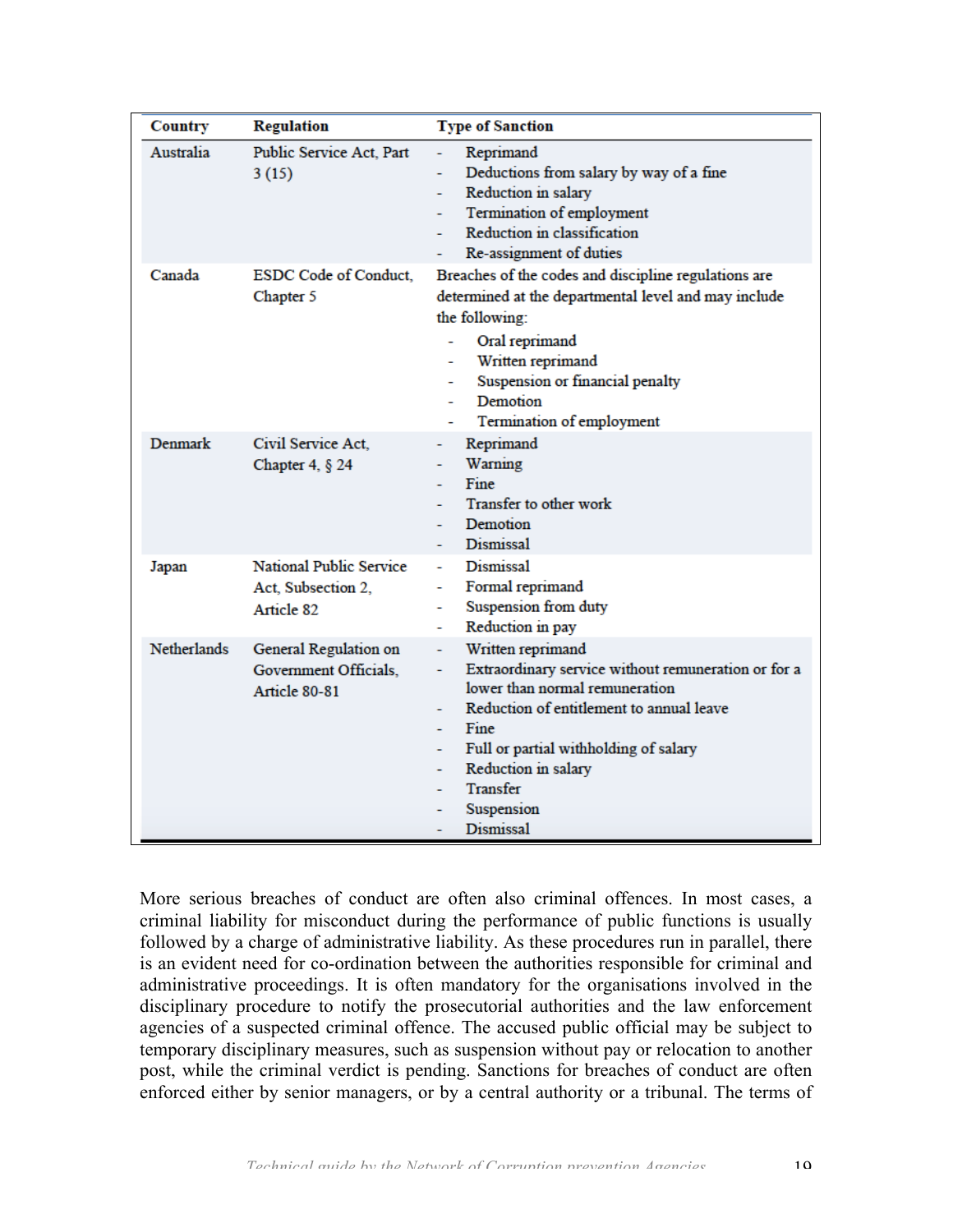reference, the duties and powers of the individuals or agencies responsible for the initiation of disciplinary proceedings and the imposition of sanctions need to be clearly defined. Lastly, publishing information regarding the nature and outcome of enforcement activities helps deter noncompliance and can also enhance transparency.

### **Building awareness: Training and communication activities**

Communicating the content of the Code, raising awareness on its provisions among public officials and citizens, and providing training on integrity are important elements of cultivating an open organisational culture within public institutions, where professional ethics can be freely raised and discussed. Communication, awareness and training activities as part of a comprehensive integrity strategy ensure that public officials are able to effectively address ethical issues and prevent corruption. On this topic, the United Nations Convention against Corruption (UNCAC) requires that the state parties "promote education and training programmes to enable [public officials] to meet the requirements for the correct, honourable and proper performance of public functions and that provide them with specialised and appropriate training to enhance their awareness of the risks of corruption inherent in the performance of their functions" (UNCAC, Article 7 [d]). Similarly, the 2017 OECD Recommendation on Public Integrity recommends offering induction and on-the-job integrity training to raise awareness and equip public officials with the necessary skills to apply public integrity values and standards.

#### *Training activities*

Training activities should not only focus on familiarising employees with the relevant rules and laws, so as to minimise the risk of engaging in unethical behaviours, but also provide decision tools to manage challenging ethical dilemmas. To begin with, all public officials, regardless of their contractual status (e.g. permanent or temporary staff), should receive induction training on the standards of conduct established by the Code. Induction training provides an opportunity to set the tone regarding integrity from the beginning of the working relationship, and familiarise employees with the principles, values and rules related to ethical and lawful conduct. Such training could take the form of e-learning modules (Box 5). A more targeted training aimed at recognising and managing conflicts of interest and resolving ethical dilemmas in a specific context could be in-person training (Box 6).

#### Box 5. Integrity induction training for public servants in Canada

In the Government of Canada, integrity training for public sector employees is conducted at the Canada School of Public Service. The Treasury Board Secretariat works closely with the school to develop training for employees about values and ethics. The school recently updated the orientation course for public servants on values and ethics, which is part of a mandatory curriculum for new employees. In addition, federal departments use the course as a refresher for existing employees to ensure they understand their responsibilities under the Values and Ethics Code for the Public Sector. To ensure accessibility for all public servants, the course is available online. The course focuses on familiarizing public servants with the relevant acts and policies, such as the Values and Ethics Code for the Public Sector, the Public Servants Disclosure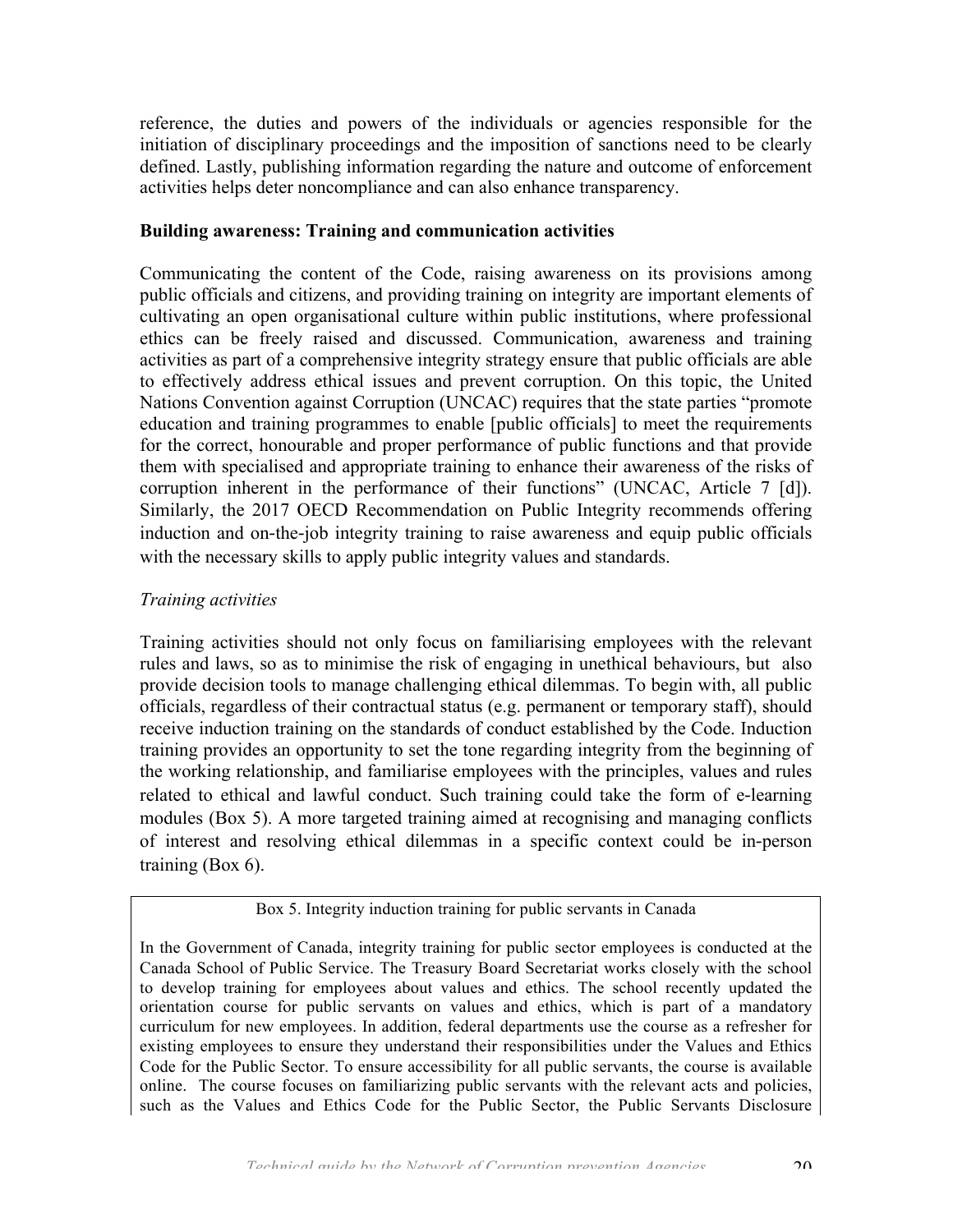Protection Act and the Policy on Conflict of Interest and Post-Employment. Additionally, modules on ethical dilemmas, workplace well-being and harassment prevention are included in the training. Through the five different modules, public servants not only increase their awareness of the relevant policy and legislative frameworks, but also develop the skills to apply this knowledge as a foundation to their everyday duties and activities. The training course includes a dedicated module on the Values and Ethics Code for the Public Sector. The module highlights the importance of understanding the core values of the federal public sector as a framework for effective decision-making and legitimate governance, as well as for preserving public confidence in the integrity of the public sector. It contains a section on duties and obligations, where the responsibilities for employees, managers/supervisors, and deputy heads/chief executives are provided in detail. This section also discusses the Duty of Loyalty to the Government of Canada, stating that there should be a balance between freedom of expression and objectiveness in fulfilling responsibilities, illustrated with an example from social media. At the end of the module there are two questions posed to ensure participants have understood the purpose of the Values and Ethics Code for the Public Sector and the foundation for fulfilling one's responsibilities in the public sector. An innovative component of the integrity training course is the module on ethical dilemmas. The purpose of the module is to ensure familiarity with the Values and Ethics Code for the Public Sector and it includes a range of tools to cultivate ethical decision making amongst public servants. The module also informs public servants of the five core values for the Canadian public service: respect for democracy, respect for people, integrity, stewardship and excellence. This prompts them to think about how to apply these values in their everyday role. Key risk areas for unethical conduct, such as bribery, improper use of government property, conflict of interest and mismanagement of public funds, are identified, with descriptions that put the risks into practical, easy to understand language. By posing three different scenario questions and asking participants to select competing public sector values, the module also encourages public servants to think about how conflicts between these values may be resolved.

#### Box 6. Dilemma training in the Flemish Government (Belgium)

In the dilemma training offered by the Agency for Government Employees, public officials are given practical situations in which they face an ethical choice and it is not clear how to best resolve the situation with integrity. The facilitator encourages discussion between the participants about how the situation could be resolved to explore the different choices. As such, it is the debate and not the solution, which is most important, as this will help the participants to identify different values that might oppose each other. In most training courses, the facilitator uses a card system. The rules are explained and participants receive four option cards with the numbers 1, 2, 3 or 4, which are then placed on the table. The dilemma cards describe the situation and give four options on how to resolve the dilemma. In each round, one of the participants reads out the dilemma and options. Each participant indicates their choices with the option cards and explains their motivation behind the choice. Following this, participants discuss the different choices. The facilitator remains neutral, encourages the debate and suggests alternative options of how to look at the dilemma (e.g. sequence of events, boundaries for unacceptable behaviour). One example of a dilemma situation that could arise would be: I am a policy officer. The minister needs a briefing within the next hour. I have been working on this matter for the last two weeks and should have already been finished. However, the information is not complete. I am still waiting for a contribution from another department to verify the data. My boss asks me to submit the briefing urgently as the chief of cabinet has already called. What am I doing?

· I send the briefing and do not mention the missing information.

· I send the briefing, but mention that no decisions should be made based on it.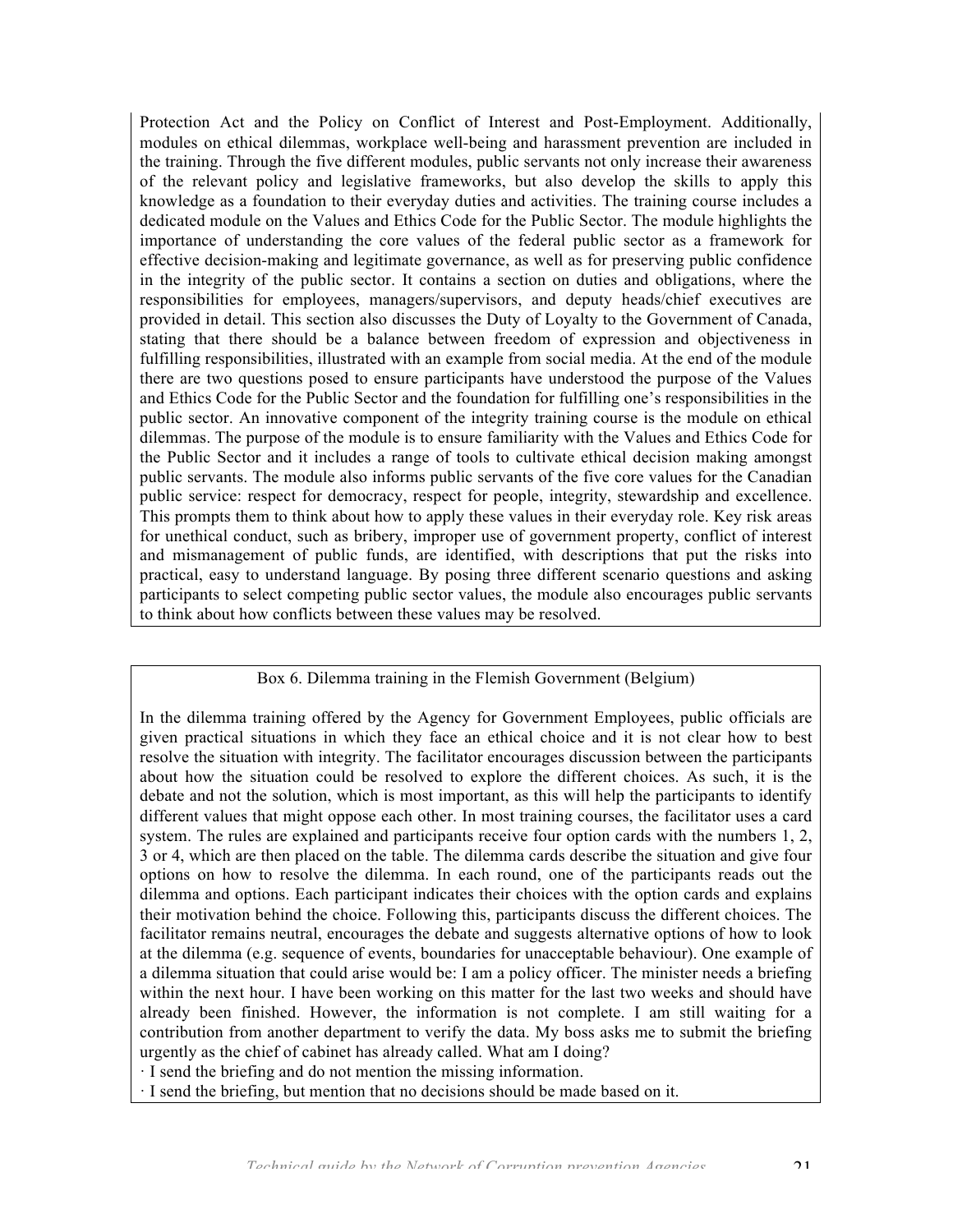· I do not send the briefing. If anyone asks about it, I will blame the other department. · I do not send the information and come up with a pretext and the promise that I will send the briefing tomorrow.

Other dilemma situations could cover the themes of conflicts of interest, ethics, loyalty, leadership etc. The training and situations used can be targeted to specific groups or entities. For example: You are working in Internal Control and are asked to be a guest lecturer in a training programme organised by the employers of a sector that is within your realm of responsibility. You will be well paid, make some meaningful contacts and learn from the experience.

#### Box 7. "Serious game" training for the Prison administration (France)

In France, the Prison Administration Department of the Ministry of Justice has developed a « serious game » consisting of interactive video training sessions where Prisons employees face different ethical dilemma, inspired from real life situations. These trainings allow them to take choices and decisions in professional situations while measuring their ethical implications.

Beyond the induction training for newly recruited staff, training should also be provided continuously to incumbent employees. For example, in Catalonia, trainees have to develop their own integrity action plan, in which they are asked to identify integrity risks and challenges in their workplaces. This practice is also a good peer learning exercise, as participants are offered the opportunity to discuss barriers that have been identified in implementing integrity activities and share ideas about solutions. The scope of the training varies from one country to another. Some countries have a general training scheme covering the entire public service, while others only have specific programmes for organisational codes applying to specific ministries and agencies. In any case, a central public agency should be responsible for the overall training, central planning, coordination and evaluation of results. In fact, most OECD countries' training modules are developed by a single central entity that is also responsible for offering guidance on how employees should apply their codes of conduct. As discussed above, in implementing integrity policies, it is important for senior management to lead by example and set the tone from the top. This also applies to training activities. In order to help public officials fully understand and internalise the Code of Conduct, senior officials could attend each training programme to show commitment and offer constant guidance to staff.

#### *Communication*

Ongoing communication on the content of the Code, public ethics and prevention of corruption is another way to build employee awareness. Common communication platforms to share information within public institutions include internal information portals, e-mail, discussion forums, electronic newsletters, etc. These tools provide a fast and two-way communication ensuring that the message will be conveyed to employees, but also that they will have the opportunity to exchange information. For example, in the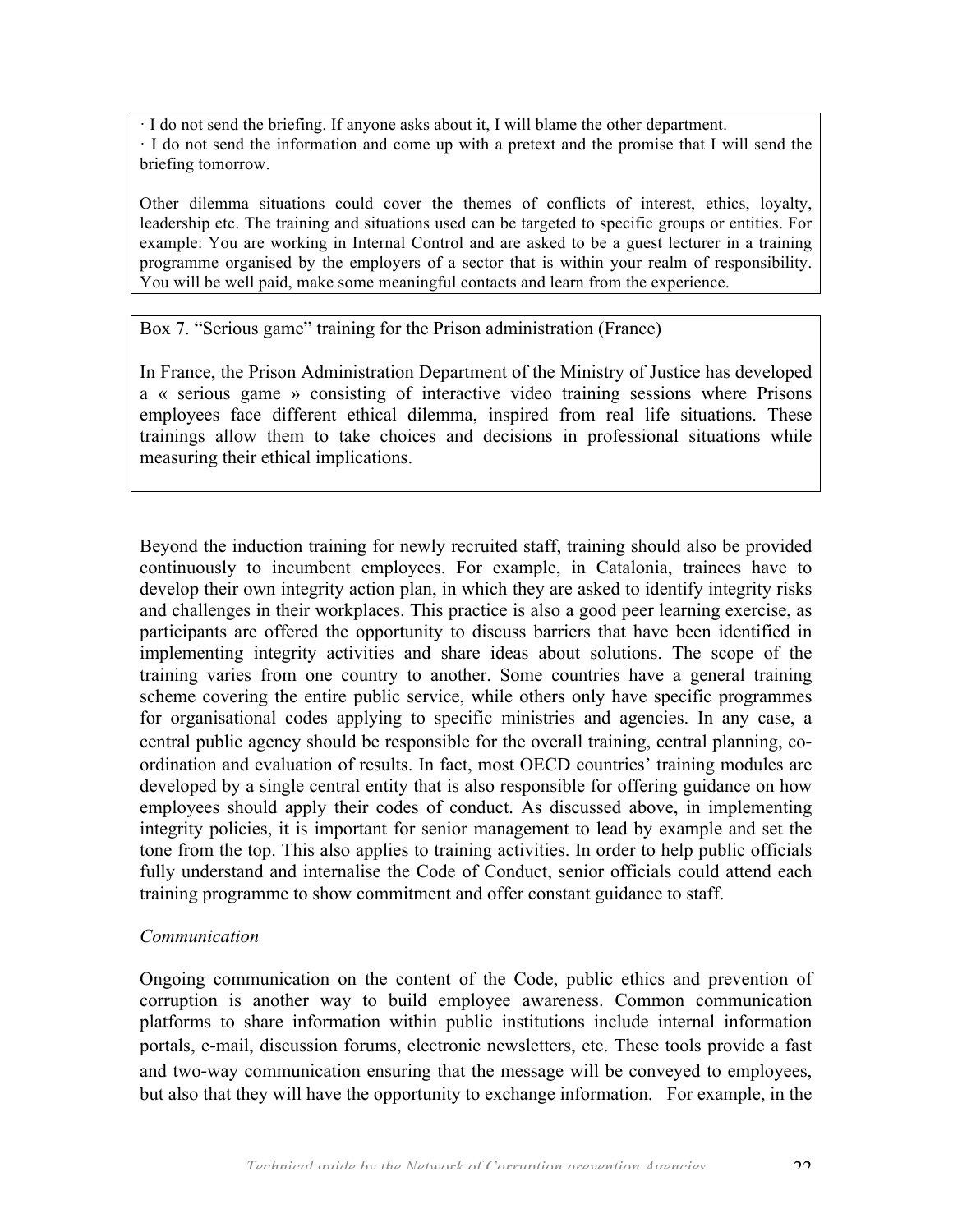Netherlands, the Ministry of Interior introduced a discussion forum using the organisation's intranet system, where staff has the opportunity to discuss important issues concerning professional ethics. Each month a relevant subject is discussed for half an hour on the intranet. Questions include for instance: An entrepreneur has invited you to an event in a golf course. Would you accept this invitation? As we can see, there are various possible answers to this question and that is exactly the message of this practice. The goal is for employees to be able to discuss ethical issues and to identify dilemmas that may occur on a daily practice. If dilemmas on professional ethics are a subject of open and honest discussion, there is no need to fear them, because employees will be ready to react properly.

When developing communication strategies on ethical organisational issues, great attention should be paid to shaping its message. The responsibility to promote and support reforms that enhance transparency, integrity and public ethics lies with the central government but also with the management of individual institutions. The communication message plays an important role in strengthening the efficacy of these activities. Codes of Conduct offer guidance on standards of behaviour expected from public officials, yet to ensure implementation their content needs to be communicated to external stakeholders as well. Citizens should be aware of what behaviour to expect from public officials and in that way, public officials can be held accountable when they are not complying with the standards of conduct. To further promote the code of conduct across the public sector and external stakeholders, but also to help public officials integrate their content to their daily work activities, governments could design and distribute posters with concrete examples. In Mexico, the poster of the constitutional values is a guiding document that provides public officials with examples on the meaning of each value. The same approach was followed in New Zealand with the poster of the Standards of Integrity and Conduct of New Zealand, which is displayed to public officials and citizens in public institutions.

In the field of conflict of interest, many countries have developed specific awareness raising measures, including dissemination of rules or guidelines for public official taking office, proactive updates regarding changes to the public integrity framework, publication of the public ethics policies, regular reminders about public integrity policies, training, regular guidance and assistance and advice lines or help desks where officials can receive guidance. The most frequently used method in OECD countries is to provide guidelines to new recruits of the public service.

In terms of specific country practices of awareness campaigns, the UK provides a good example of cross-departmental campaigns. The Civil Service Commission, working together with the Cabinet Office and a group of Permanent Secretaries produced a best practice checklist of actions for departments to uphold and promote the Code. Similarly, in the Netherlands the government issued a brochure entitled "The Integrity Rules of the Game" that explains in clear, everyday language the rules to which staff must adhere. It considers real-life issues, such as confidentiality, accepting gifts and invitations, investing in securities, holding additional positions or directorships, and dealing with operating assets.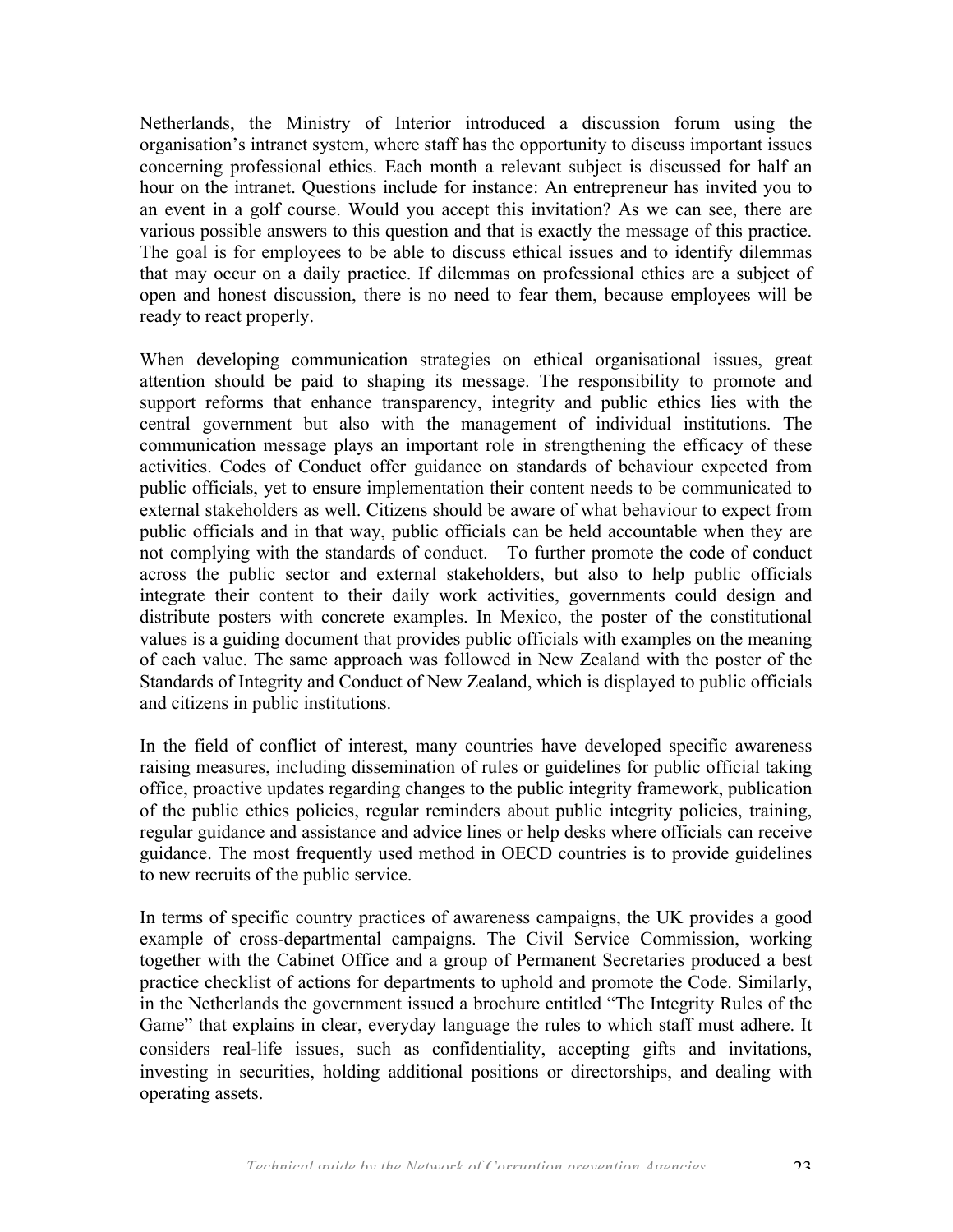#### **Basic conditions for successful implementation of Codes of conduct**

#### *a) Clarity of content*

A first step to efficient implementation can be avoiding any kind of ambiguity. Clarifying which behaviors are expected and encouraged, as well as those forbidden, including the consequences for violation, can help reduce uncertainty.

#### *b) Effective, proportionate and dissuasive sanctions*

All types of sanctions – administrative, disciplinary or criminal - must be clear, effective, proportionate and dissuasive. In some cases, individual counselling or additional training may prove to be the best solution. Taking appropriate enforcement measures in response to violations of conduct (certainty of sanction) is an effective way to show commitment by the leadership and increase public confidence. Some common sanctions for integrity violations are administrative, disciplinary and criminal sanctions. In each country, the disciplinary sanction imposed varies according to the seriousness of the violation of the code, ranging from simple warnings to suspension or removal from the service. Also, in many countries it is often mandatory for the entities involved in the disciplinary procedure to notify the judicial authorities and law enforcement agencies of alleged crime. Senior management, a central authority or a Court often applies sanctions for conduct violations. Finally, the publication of information regarding the nature and outcome of law enforcement activities helps to discourage non-compliance and can also improve transparency.

In some cases, individual counselling or additional training may prove to be the best solution, especially when breaches are a consequence of a lack of awareness of the applicable standards. Hence the importance of effective implementation of integrity systems through risk management and awareness-raising.

#### *c) Regular ethical checks*

Monitoring can contribute to further strengthening the application of the code. These checks, preferably conducted by an independent ethical agency, help to identify the risks to integrity within each institution. Thus, it is possible to prevent problems before they occur, and identify certain areas of risk, for either employees or supervisors, so that everybody has a common understanding of values and required behaviour. Regular ethical checks might also be performed as a part of the integrity plan of an institution, created as a result of the self-assessment of a degree of institution's exposure to risk of occurrence and development of corruption, and exposure to ethically and professionally not-acceptable acts and followed by improvement measures for corruption risk management.

Ethical checks can be used when employing new staff or simply to measure the ethical culture of an organization.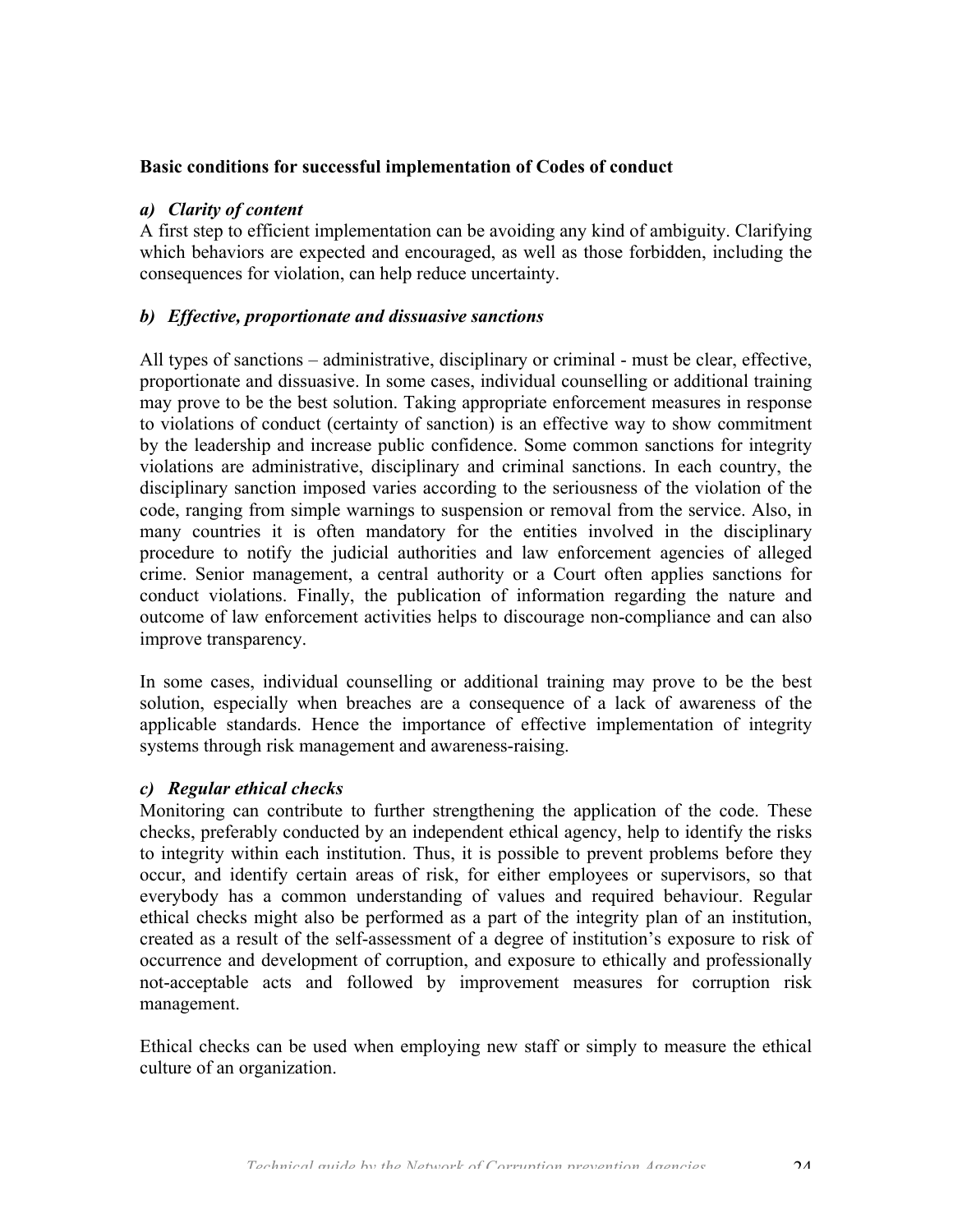## *d) Guarantee of an inclusive and participatory development process*

Most of the studies on codes of conduct recognize the importance of consultation in the development of codes of conduct for public bodies. This should involve a number of stakeholders, such as public officials, as well as the public service users and the civil society at large. This allows valuable feedback from those who will be subject to the new code and will help convey a sense of ownership.

For example: the Slovenian Commission for the Prevention of Corruption developed, in cooperation with the judiciary an online questionnaire to identify occurrence and reaction to ethical dilemmas among judges as well as their proposals with regard to institutional setup that would be entrusted with resolving ethical dilemmas. As a result, a code of conduct for judges was developed and a Commission for Ethics and Integrity was set up.

## *e) Tone from the top*

The issue of ethical leadership is particularly important in the context of building and strengthening the ethical infrastructure of an organization. It is expected from the organizational leadership that they promote such an organizational culture that encourages ethical conduct and a commitment to compliance with the law, including with the codes of conduct.

The Public Ethics Toolkit  $(2017)^{10}$  describes ethical leadership as going beyond the ordinary management of the organization. It entails the leader's personal commitment to enhance the transparent, fair and responsible functioning of the institution as a whole. Through their actions and decisions, ethical leaders should set an example of appropriate and desirable conduct and the required level of involvement in the implementation of the institution's role. Such leaders should work to strengthen employees' ethical attitudes and demonstrate such attitudes.

On the other hand, the Public Ethics Toolkit (2017) emphasizes also the importance of enhancement of ethical leadership through the implementation of corruption prevention system. A systematic and explicit message about corruption prevention (and public ethics) sent by the management to the employees will demonstrate this being an important topic for the management and can help to make a real and lasting change in the beliefs and attitudes of those public officials who remain skeptical and distanced from the solutions adopted.

## *f) Insertion of the code in a wider system of integrity*

Codes of conduct should form a part of a broader ethical structure, enshrined into large, integrated and well-supported anti-corruption initiative that may, inter alia: the right to information, ethical training programs, conflicts of interest resolution mechanisms, protection of whistleblowers and support for free media and a committed civil society.

<sup>&</sup>lt;sup>10</sup> Public Ethics Toolkit (2017) is available at https://rm.coe.int/1680746d52. See pg. 22.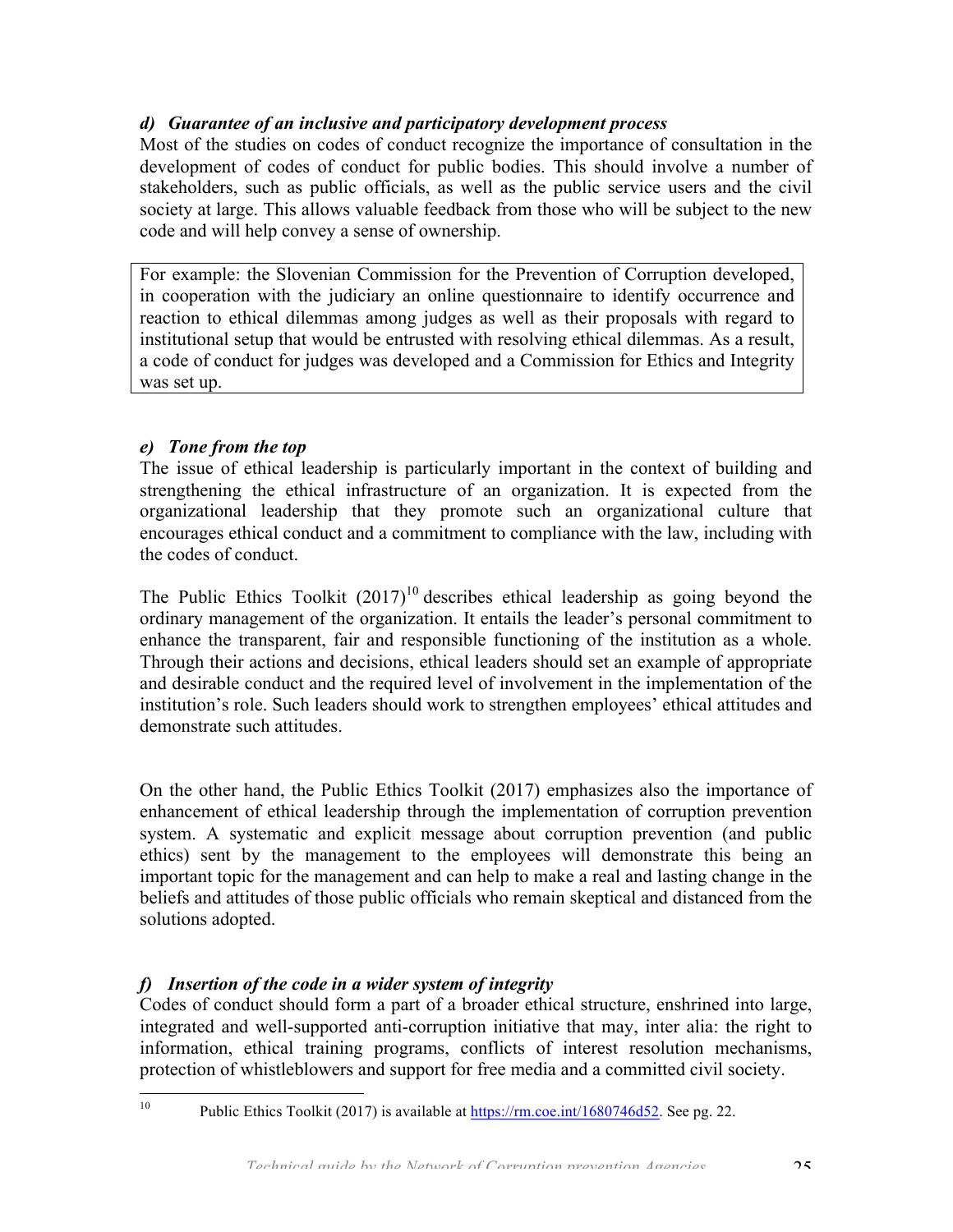Insertion of the code in a wider system of integrity (internalizing integrity) implies building an ethical culture of the organization/institution around the values on which the Code has been based. Apart from the tone from the top as a substantial element of fostering culture of integrity (elaborated above), an example can and should come from all members of the organization, i.e. creation of a good ethical environment should also include adherence to self-first<sup>11</sup> and self-enforcement rule. Introduction of culture of recognition should also be taken into due consideration, in such a manner that how values are translated into action receives proper recognition and visibility. This also encompasses encouraging exemplary conduct<sup>12</sup> as a mechanism to prevent damaging misconduct.

Concepts of ethical climate and ethical culture<sup>13</sup> should also be broadly taken into account. Ethical climate as aspects which determine what constitutes ethical conduct and ethical culture as aspects which stimulate ethical conduct.

In order to check whether an ethical culture has been enshrined in a proper manner, the two-factor Model of Ethical Culture<sup>14</sup> could be used, i.e. combination of positive (Qualifiers) and negative aspects (Disqualifiers). Ethical culture to be achieved should encompass social contract, leadership behaviour, organizational ethos, individual perceptiveness and response to misconduct, thus resulting in ethical behaviour, ethical decision-making and employee commitment.

## *g) Identification of the administrative bodies responsible for implementation*

The creation of a specific administrative structure with clear mandate and powers to monitor the implementation process is a precondition for the success of the code of conduct.

Such a structure can be either a body or a person placed within or outside a particular organization, depending on the scope of application of the code of conduct. If a particular code applies only to employees and other co-workers of a particular organization, a structure may be a body (i.e. ethics committee) or a person (i.e. ethical advisor  $15$ ) within the organisation. If the code of conduct applies to all public sector employees then such a structure could either be placed as a part of the public administration or as a separate independent body.

 11 Speer, JoAnne (prepared by); *Developing a Local Agency Ethics Code: A Process-Oriented Guide;* Institute for Local Self Government; 2003; available at: http://www.ca-ilg.org/sites/main/files/fileattachments/resources 20426.Complete\_Developing\_Local\_Agency\_Ethics\_Code\_Guide.pdf (visited on July 16, 2019)

<sup>12</sup> Paine, Linn S.; *Managing for Organizational Integrity;* 1994; available at: https://hbr.org/1994/03/managing-for-organizational-integrity (visited on August 26, 2019)<br><sup>13</sup> Kaptein, S.P. (Muel); *Developing and Testing a Measure for the Ethical Culture of* 

*Organizations: The Corporate Ethical Virtues Model*; Erasmus Research Institute of Management (ERIM), 2007; available at: https://repub.eur.nl/pub/10770 (visited on August 21, 2019)<br><sup>14</sup> Filabi, Azish; Bulgarella, Caterina; *Organizational Culture Drives Ethical Behaviour: Evidence* 

*from Pilot Studies;* OECD Global Anti-Corruption and Integrity Forum; 2018; available at: https://www.oecd.org/corruption/integrity-forum/academic-papers/Filabi.pdf (visited on August 22, 2019)<br>
More on ethical advisors, see Public Ethics Toolkit (2017), pg. 17.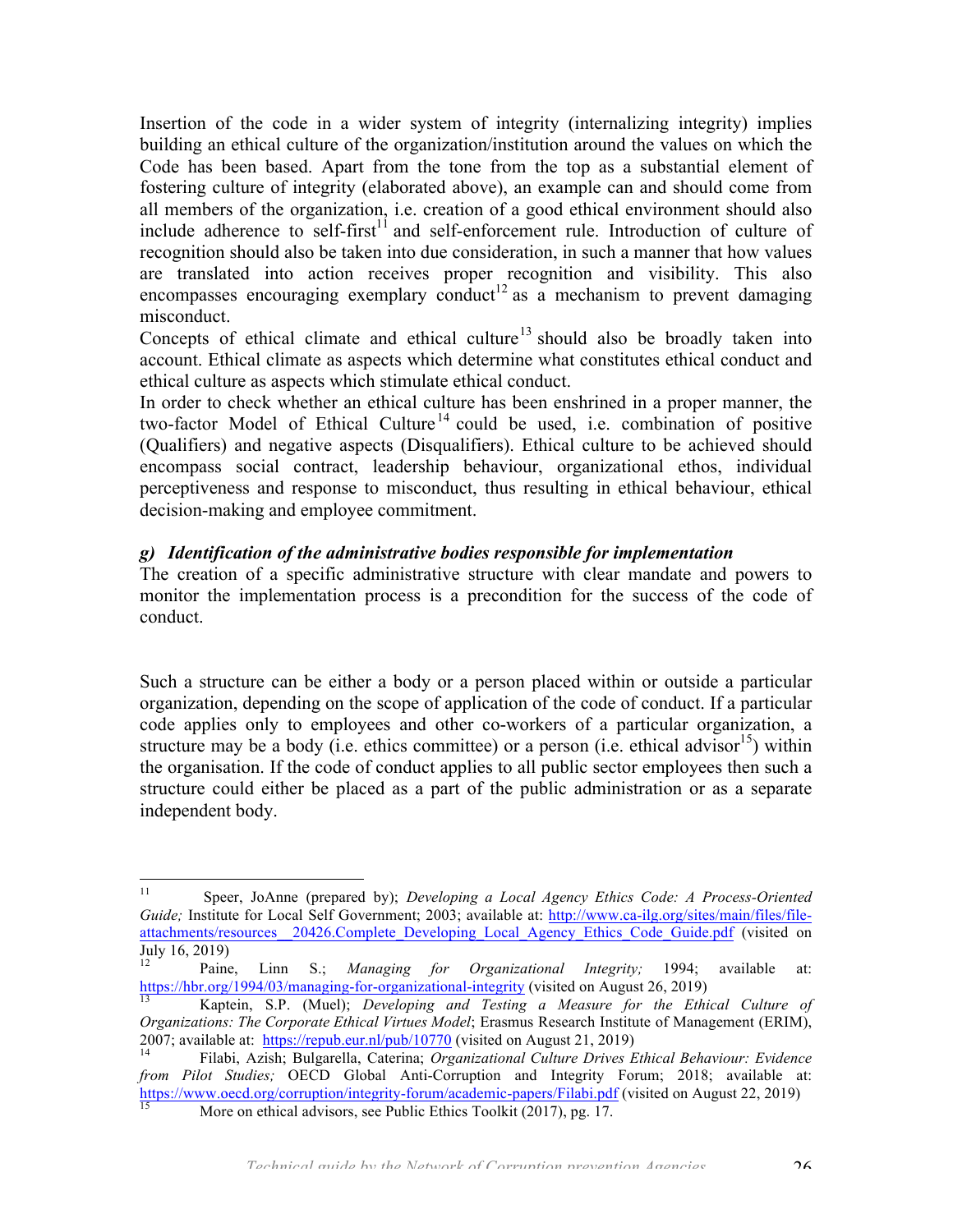Regardless of its placement, it is important that such a body or a person enjoys respect, is able to establish and maintain relationships with all relevant stakeholders, facilitates a culture of compliance and ethical behavior, is easily accessible and communicates standards and values effectively. However, if such a structure is to perform both advice, guidance and support as well as supervision and enforcement, it is important that these two role are clearly divided and not handled by the same body and/or people.

#### *h) Establishment of a proper mechanism for guidance*

In addition to inclusion of all relevant stakeholders as well as continuous capacity building, a proper guidance stands for one of the main prerequisites for successful and impactful implementation of the Code of Conduct. Apart from its main function to ensure certainty of the implementation process as a whole, it also significantly contributes to a timely identification of potential integrity threats and corresponding measures for its mitigation and serves as a factor of coherence and additional impetus to ethical culture and role of each employee. This is why guidance might also have a certain monitoring role in the process of implementation of the Code of Conduct. It might be enforced through various modalities such as providing confidential advice and consideration as to how codes of conduct provisions apply to individual circumstances, including annual review as to keep it vital and strengthen awareness of its existence (either internally or externally) or through development of various toolkits, materials, frequently asked questions fact-sheets, etc.

#### *i) Performing regular reviews*

Regular reviews should be performed as to identify new trends internally and externally and update the document accordingly. Reviews might also contribute to enhancement of coordination and information sharing, thus facilitating detection of implementation shortcomings and potential mitigation actions. Information sharing mitigates the risk of lack of understanding of ethics and integrity threats and management's ability to make a proper ethics-related decision<sup>16</sup>. Code of Conduct should be a living document, subject to corresponding amendments as to reflect internal and external changes and challenges. Frequency of reviews and changes deriving from the reviews should always be clearly communicated.

#### *l) Establishment of an ethical based decision-making*

Making decisions in terms of ethics and integrity and using it as a baseline for a decisionmaking process should be one of the main prerequisites for a proper implementation of a Code of Conduct. It should be clear that values entailed in the Code of Conduct will also be reflected in concrete actions, in particular in decision-making processes. In addition, it should be clearly indicated how this kind of decision-making contributes to internal enhancement of an organization, but also to reinforecement of trust of citizens in operation of the public sector.

 <sup>16</sup> Lindner, Samira; *Implementing Codes of Conduct in Public Institutions;* Transparency International; 2014; available at: https://www.transparency.org/files/content/corruptionqas/Implementing\_codes\_of\_conduct\_in\_public\_insti tutions  $2014.pdf$  (visited on August 22, 2019)